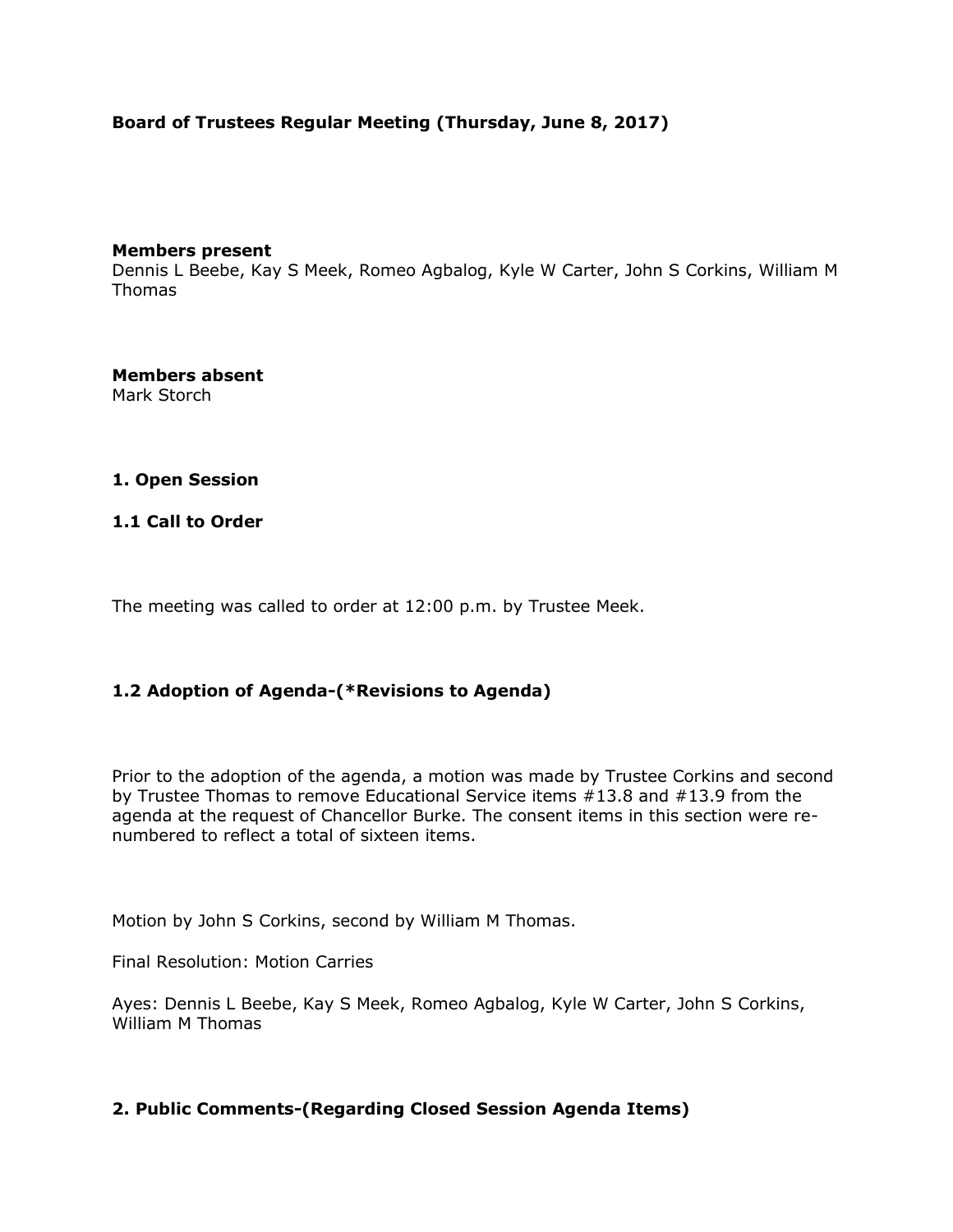There were no public comments for closed session.

#### **3. Adjournment to Closed Session**

The meeting convened into closed session at 12:02 p.m.

#### **3.1 Closed Session Items**

- **4. Return to Open Session**
- **5. Preliminary Items**

## **5.1 Call to Order-Open Session**

The meeting reconvened and was called to order at 1:09 p.m.

## **5.2 Pledge of Allegiance**

Trustee Corkins led the pledge.

#### **5.4 Approval of Consent Items: Business Services - Agenda Items: 10.1-10.11; 11.1-11.45; Educational Services - Agenda Items: 13.1-13.16; Human Resources - Agenda Item: 14.1-14.2**

Motion by Dennis L Beebe, second by John S Corkins.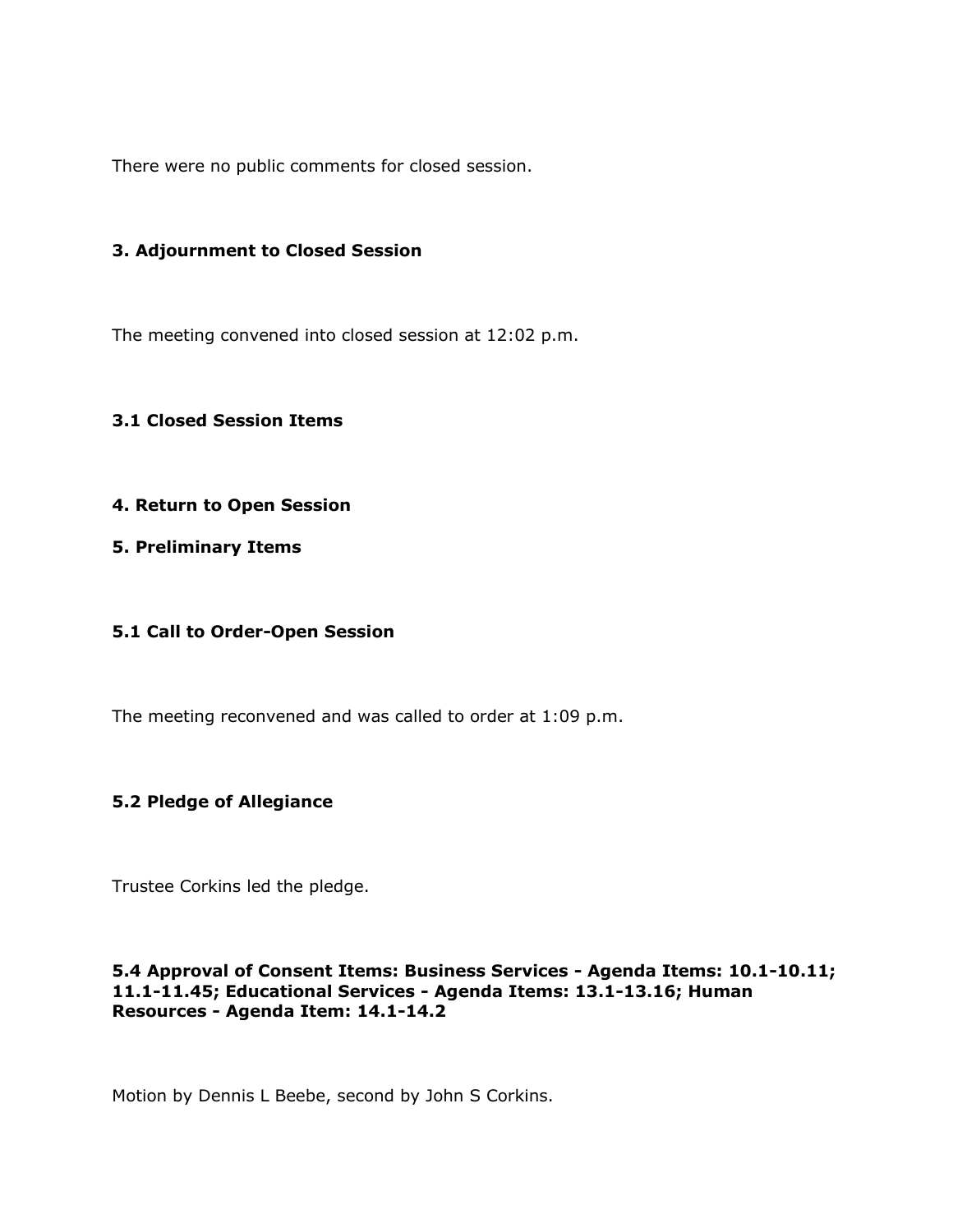Final Resolution: Motion Carries

Ayes: Dennis L Beebe, Kay S Meek, Romeo Agbalog, Kyle W Carter, John S Corkins, William M Thomas

# **5.5 Approval of the Minutes**

Motion by Dennis L Beebe, second by John S Corkins.

Final Resolution: Motion Carries

Ayes: Dennis L Beebe, Kay S Meek, Romeo Agbalog, Kyle W Carter, John S Corkins, William M Thomas

# **5.6 Correspondence to the Board of Trustees and/or communications.**

No correspondence was received.

#### **5.7 Information Item: Presentation of required disclosure notice from SISC I relating to Workers' Compensation Actuarial Report as of December 31, 2016 as required pursuant to Education Code 42141 Compliance.**

Per Education Code 42141, this notice outlines the Projected and Actual financial position relating to payment of workers compensation claims, based on the SISC I - Workers' Compensation Actuarial Report as of December 31, 2016; which has a positive ending financial position for Kern Community College District. A copy of said Report H-10-17 in the Supplementary Minutes File is hereby made a part of the minutes of this meeting by reference as if fully set forth herein.

## **5.8 Presentation of the 311Q Financial Status Report, CCFS, for the second and third quarters of fiscal year 2016-17.**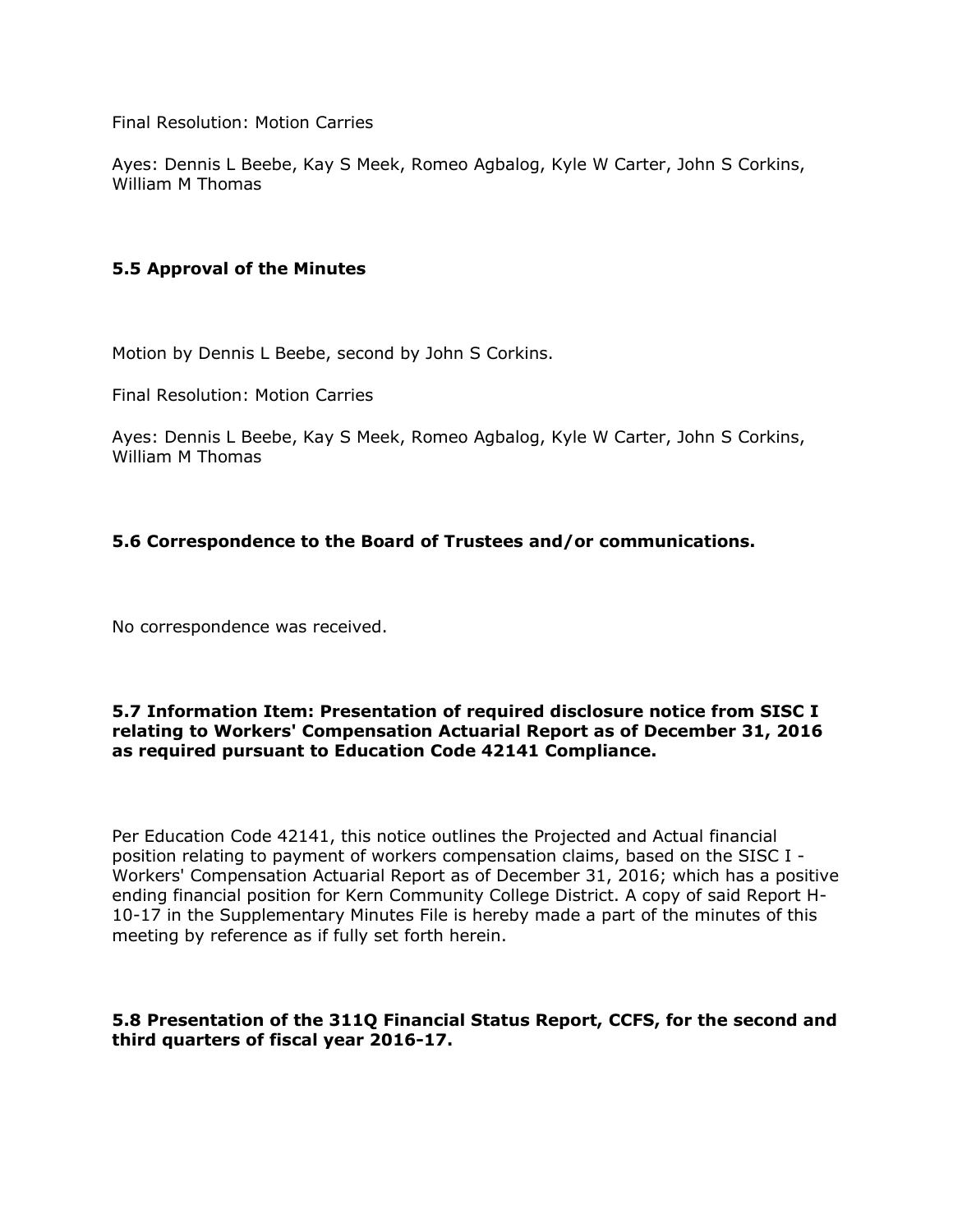Interim Chief Financial Officer, Deborah Martin, reported on the 311Q reports for both the second and third quarters of fiscal year 2016-17. This was an information item only. YTD ending fund balance for  $2^{nd}$  quarter was \$53 million and \$60 million for the 3<sup>rd</sup> quarter. A copy of said Report B-84-17 in the Supplementary Minutes File is hereby made a part of the minutes of this meeting by reference as if fully set forth herein.

## **6. Work Study**

## **6.1 Presentation of the Kern Community College District Tentative Budget for 2017-18 as recommended in the Business Services Report**

Per Title 5, Section 58305(a), the Governing Board of a District must adopt a tentative budget by July 1st of each year. Interim Chief Financial Officer, Deborah Martin presented a summary of the proposed draft 2017-18 Kern Community College District budget to include: executive summary, apportionment allocations, general fund budgets for all three colleges and the District Office, KCCD Measures G and J funds, and the GANN limit worksheet for 2017-18.

Trustees Thomas and Corkins had several questions relating to several budgetary issues and their impact on the proposed tentative 2017-18 budget. The questions focused on change in reserve levels between the 2015-16 adopted budget and 2017-18 tentative budget, the 50% law compliance and how it is monitored internally and reported to the State Chancellors office, Full-time Faculty Obligation (FON), current hiring status of faculty to meet 2017 FON, and the amount of Trustee directed reserve expenditures in 2015-16. There was further discussion regarding continuing to increase district-wide reserves and internal 50% law calculations between the three colleges and the district office.

A copy of said Report B-85-17 in the Supplementary Minutes File is hereby made a part of the minutes of this meeting by reference as if fully set forth herein.

#### **6.2 Discussion on alternative presentation of Board Items subject to ratification**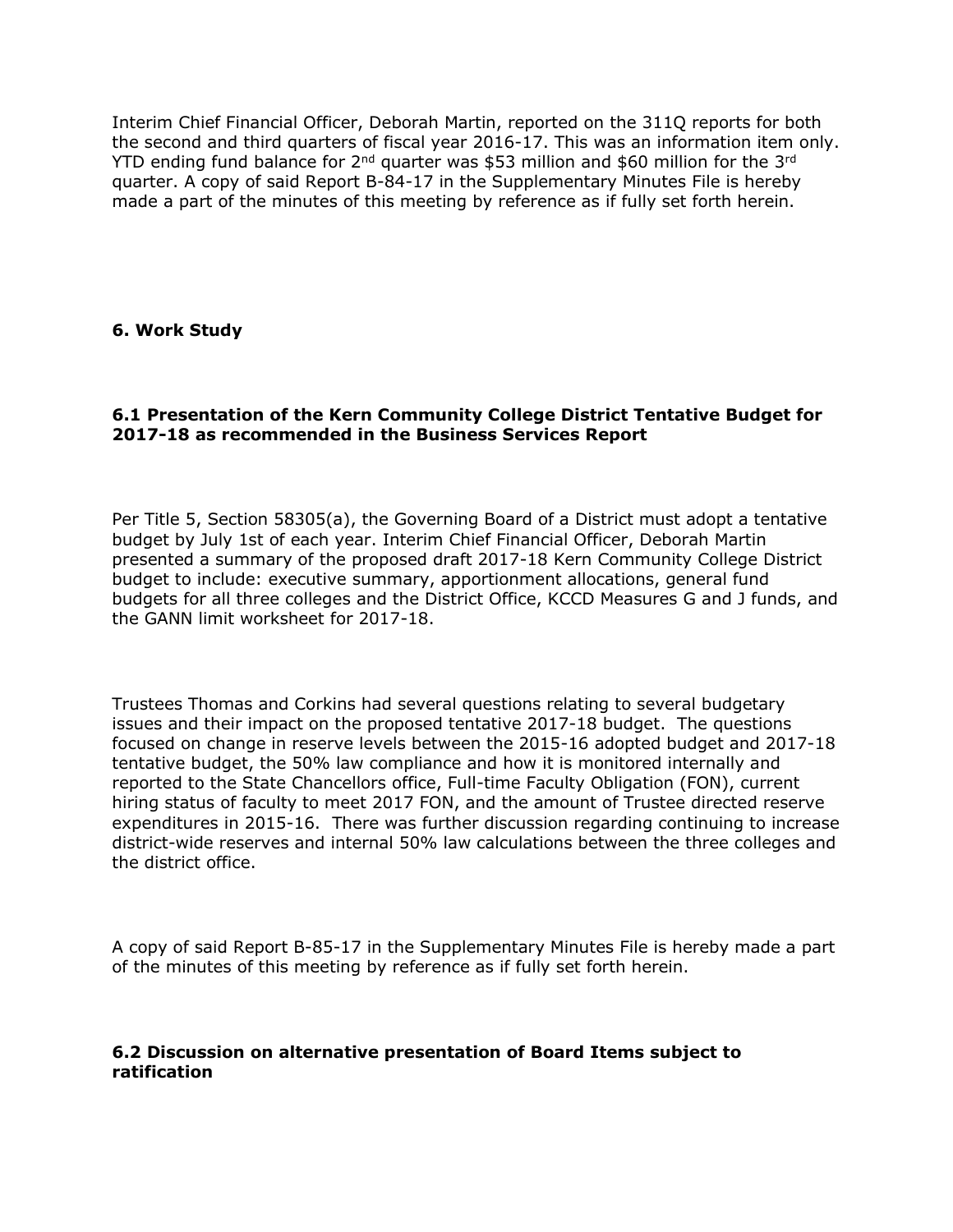In a response to a request made by a board member at a previous meeting, Chancellor Burke presented an alternative agenda layout for ratification items only under Business Services and Educational Services. The new format would place the consent items on a spreadsheet, divided by college as oppose to the current individually listed items per section. The spreadsheet would include columns for: name of the contract, description of services to be rendered, college location, duration of the contract/agreement, total cost, and funding source. All corresponding attachments will be available for review by the Board.

Consent construction items as well as Human Resources items would remain in the current format. No changes will be made to the current format for approval items. A copy of said Report A-29-17 in the Supplementary Minutes File is hereby made a part of the minutes of this meeting by reference as if fully set forth herein.

# **6.3 Measure J Bond Program Implementation Status Report**

Vice Chancellor, Construction & Facilities, Eric Mittlestead, presented to the Board a status report on the implementation of the Measure J Bond Program. Mr. Mittlestead reported:

Financing:

- 5 issuances in four and five year increments each to be financed and paid back over the same period of time
- Bond rating for S&P reaffirmed at AA- and Moodys reaffirmed at Aa2

Project Planning:

- College prioritized projects for the first 10 years; projects divided into first 5 years and second 5 years
- Completed RFQ Process for Architect Pool; 23 firms accepted into pool
- Starting Design of Initial Projects
	- o BC Veterans Resource Center
		- o BC Infrastructure Phase 1 (Parking Lots)
- Targeting holding two Construction Contractor Outreach workshops to be completed in the next six months

Proposed Organizational structure:

 Current KCCD project managers will oversee projects less than \$3.7 million while projects greater than \$3.7 million will be outsourced for completion.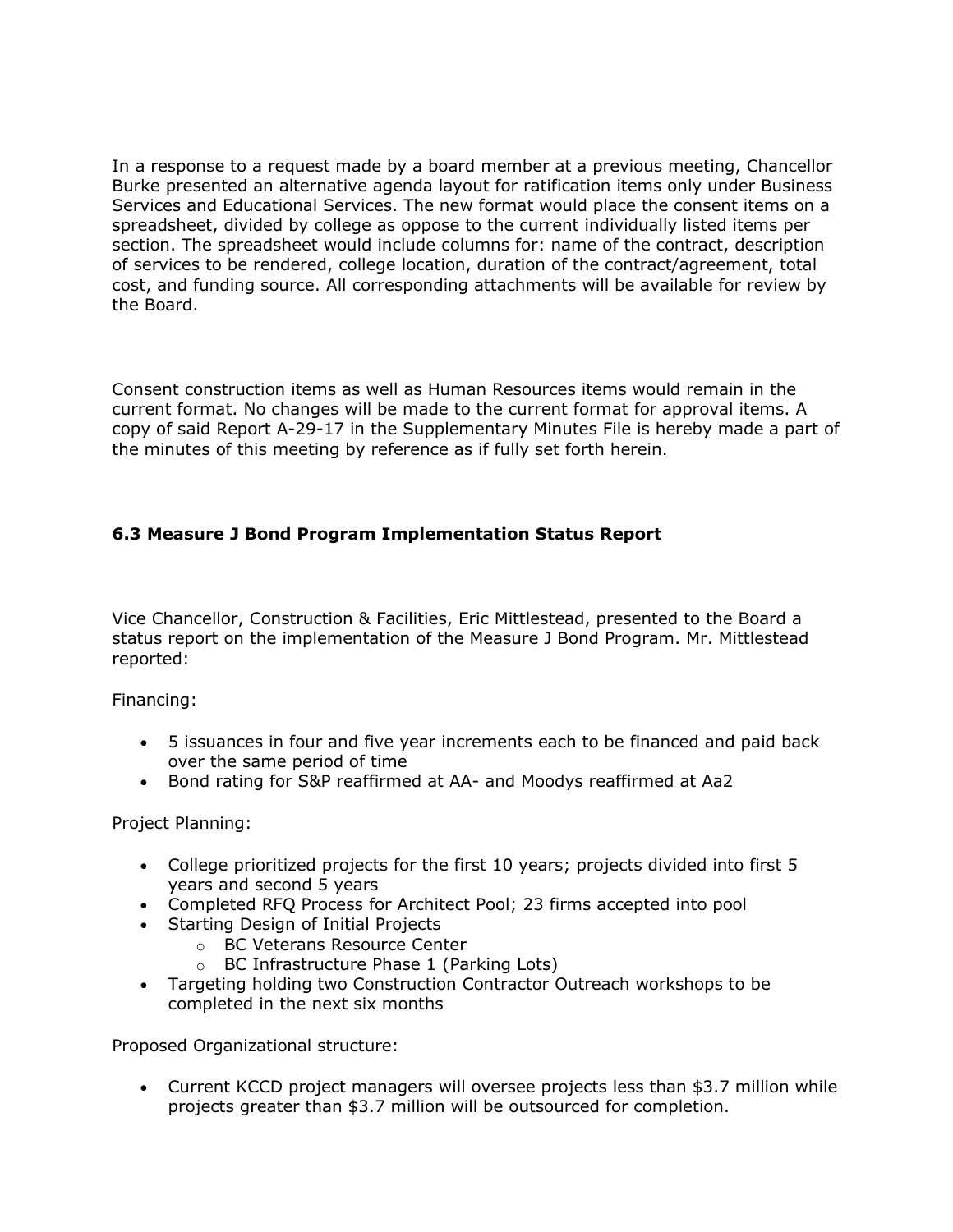- RFQ/RFP being developed for issuance for Outsourced Program Management Component
	- o Expect to complete process in 150 days.

Bond Oversight:

- Measure G and J Committees merged
- 11 Members (minimum 7)
- Evaluating use of OpenGov reporting tool for Oversight Committee Reporting to public

A copy of said Report B-86-17 in the Supplementary Minutes File is hereby made a part of the minutes of this meeting by reference as if fully set forth herein.

**7. Public Comments --- Open Session At this time, the public may address the Board of Trustees on any matter within the subject matter jurisdiction of the Board that is not on the agenda. The public may address the Board of Trustees on each of the agenda items as those items are considered. Each speaker will be allowed a maximum of five (5) minutes per topic. Twenty (20) minutes shall be the maximum time allotment for public speakers on any one (1) subject regardless of the number of speakers at any one (1) Board meeting. At the discretion of a majority of the Board, these times may be extended. Each person who addresses the Board must first be recognized by the presiding officer. Comments must be addressed to the Board as a whole and not to individual members or District employees. The Board and staff are not obligated to comment on, or respond to, or address comments by the public.**

Bakersfield College Academic Senate President, Steven Holmes, addressed the Board to oppose the tentative budget for 2017-18 as currently developed on behalf of his senate. The concerns were with:

- Bakersfield College deficit and usage of college reserve funds
- District wide reserve funds
- IT proposed positions

**8. (Business Services --- Approval) The Business Services items listed below are A copy of said Report B--17 in the Supplementary Minutes File is hereby made a part of the minutes of this meeting by reference as if fully set forth herein. to authorize the Chancellor or Chief Financial Officer to execute agreements to procure construction services above \$45,000 or to procure goods and services other than construction services above \$88,300, in**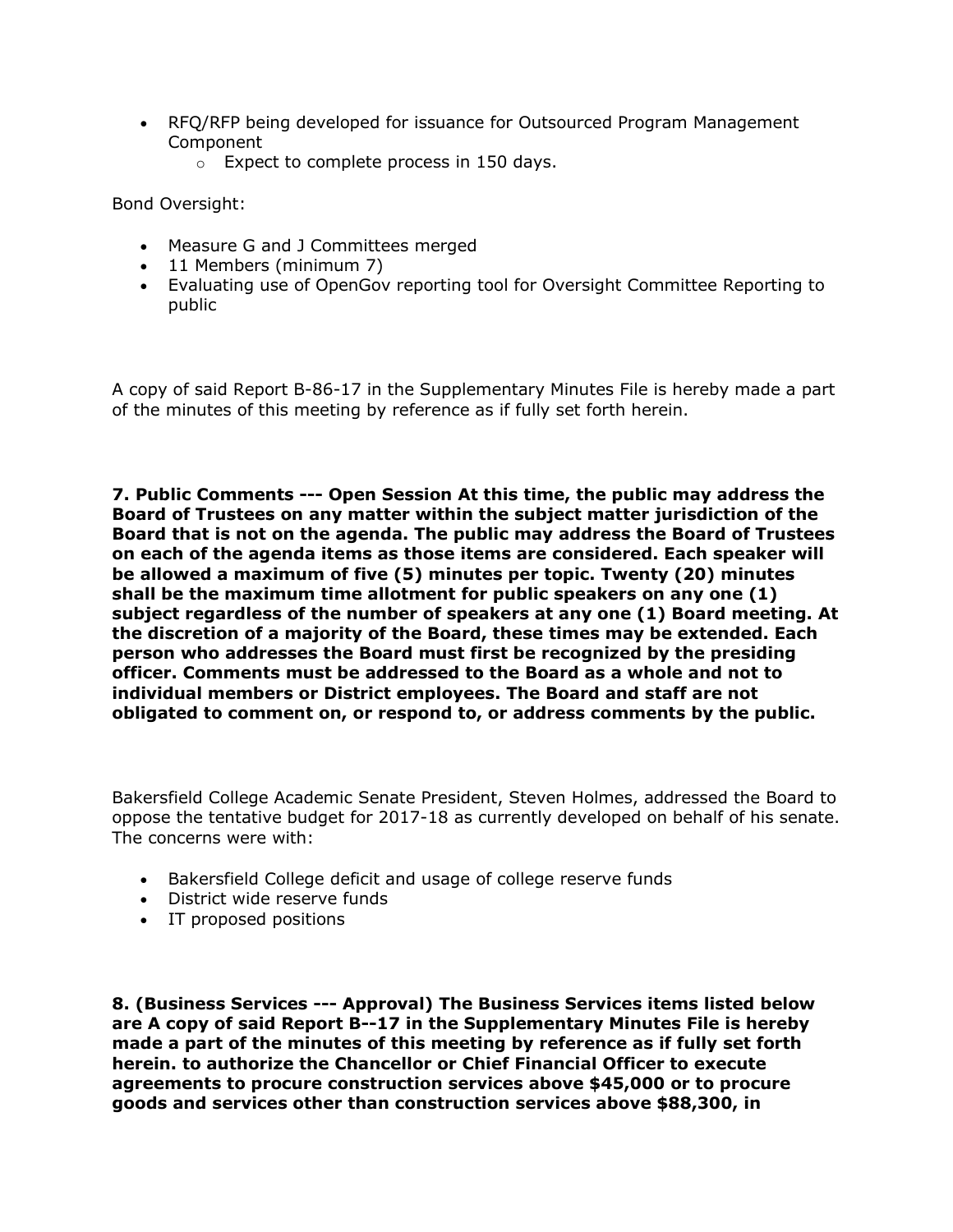**accordance with Board Policy 3A9A. All amounts designated are not to exceed the specified amount unless otherwise noted.**

#### **8.1 Adoption of the Kern Community College District Tentative Budget for 2017-18 and approval of the California Community Colleges Gann Limit calculation setting the District's appropriation limit for fiscal year 2017-18, as required by Article XIII-B of the Constitution and Chapter 1205, Statutes of 1980, as recommended in the Business Services Report.**

A copy of said Report B-87-17 in the Supplementary Minutes File is hereby made a part of the minutes of this meeting by reference as if fully set forth herein.

Motion by John S Corkins, second by Dennis L Beebe.

Final Resolution: Motion Carries

Ayes: Dennis L Beebe, Kay S Meek, Romeo Agbalog, John S Corkins, William M Thomas

Abstain: Kyle W Carter

#### **8.2 Approval to declare the item listed below as surplus from Bakersfield College inventory located at the Shafter Research Facility. This item is no longer required for school purposes and is surplus property per Education Code Section 81450. The District will dispose of said property through public auction, private sale, or donation per Education Code Section 81452. The item is valued under \$5,000.00**

A copy of said Report B-88-17 in the Supplementary Minutes File is hereby made a part of the minutes of this meeting by reference as if fully set forth herein.

Motion by John S Corkins, second by Dennis L Beebe.

Final Resolution: Motion Carries

Ayes: Dennis L Beebe, Kay S Meek, Romeo Agbalog, Kyle W Carter, John S Corkins, William M Thomas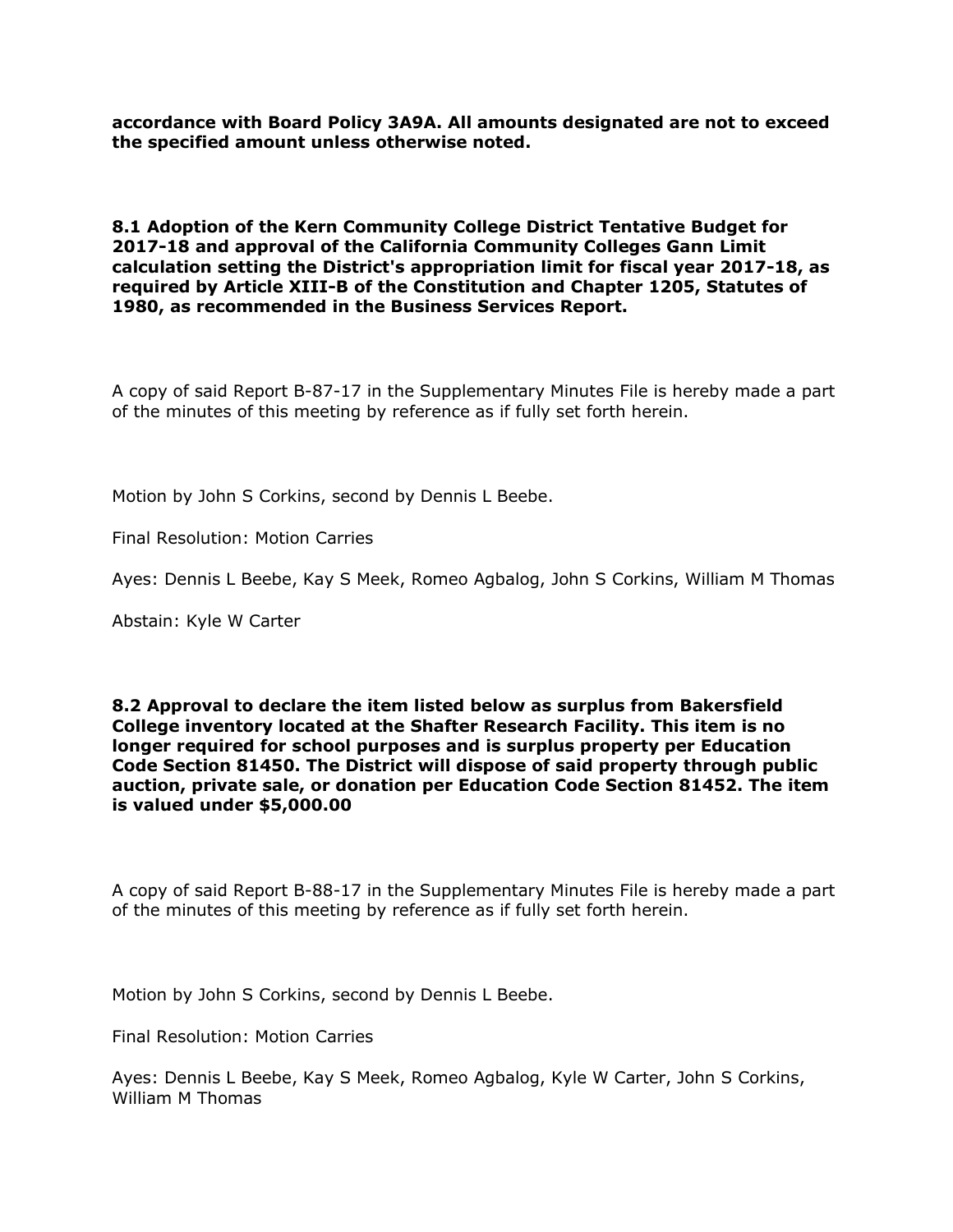**8.3 Acceptance of a vehicle donation to the Kern Community College District, on behalf of Bakersfield College, of a 2013 Ford, F150 from California Resources Corporation, for use in the Automotive Training Program. The estimated value of the vehicle is \$9,000.00.**

A copy of said Report B-89-17 in the Supplementary Minutes File is hereby made a part of the minutes of this meeting by reference as if fully set forth herein.

Motion by John S Corkins, second by Dennis L Beebe.

Final Resolution: Motion Carries

Ayes: Dennis L Beebe, Kay S Meek, Romeo Agbalog, Kyle W Carter, John S Corkins, William M Thomas

**8.4 Authorization for the Interim Chief Financial Officer to execute the third amendment to the Agricultural License Agreement between the Kern Community College District and Fabbri College Farms, LLC modifying the original Agreement, as amended relating to water wells on the Kratzmeyer property. The term is unchanged. The cost to the District is not to exceed \$250,000.00 to be paid from GU001 Unrestricted funds.**

A copy of said Report B-90-17 in the Supplementary Minutes File is hereby made a part of the minutes of this meeting by reference as if fully set forth herein.

Motion by John S Corkins, second by Dennis L Beebe.

Final Resolution: Motion Carries

Ayes: Dennis L Beebe, Kay S Meek, Romeo Agbalog, Kyle W Carter, John S Corkins, William M Thomas

**8.5 Authorization for the Interim Chief Financial Officer to enter into a software agreement between the Kern Community College District and Oracle**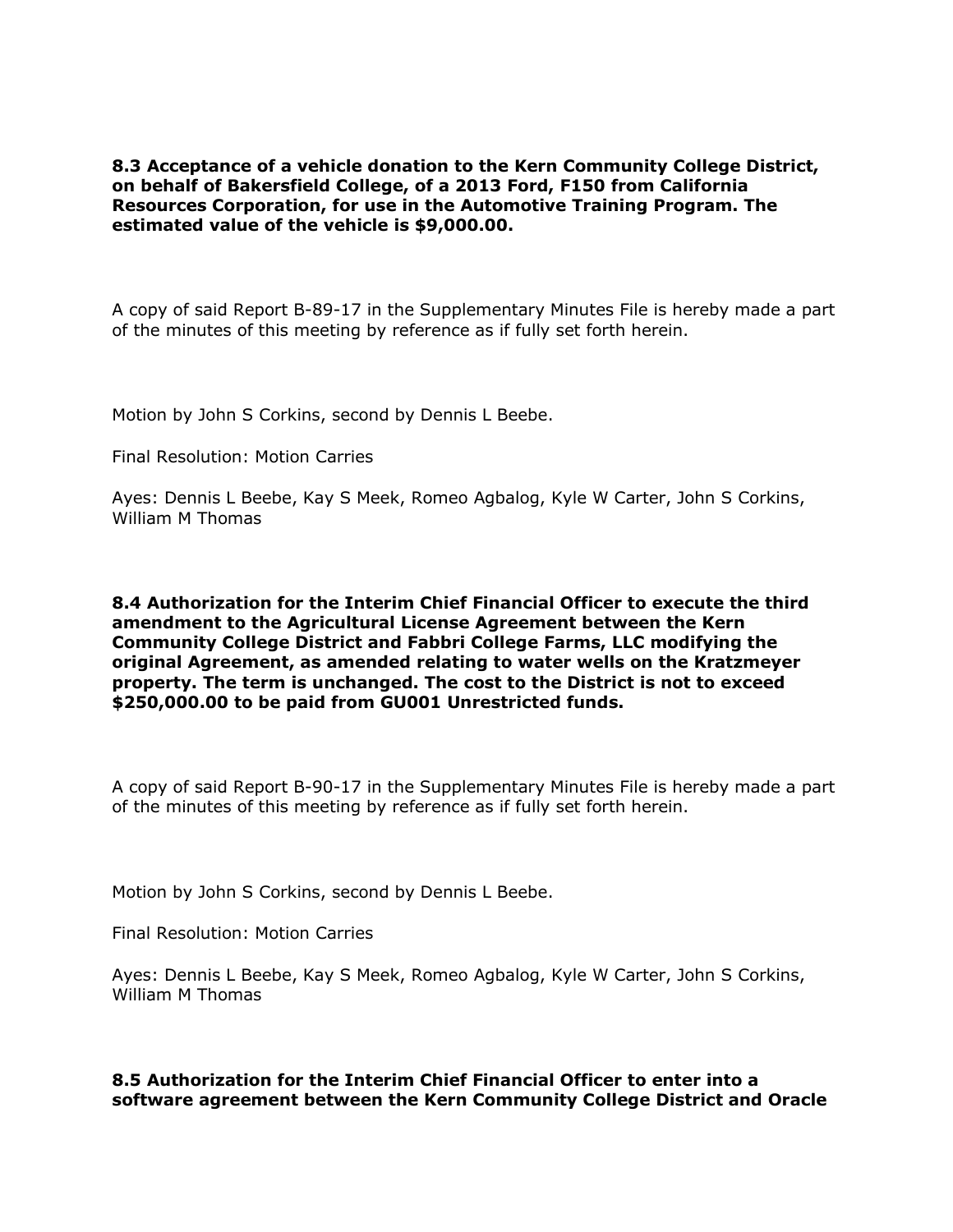**America, Inc. for software use and technical support services. The term is from July 1, 2017 through June 30, 2018. The cost to the District is not to exceed \$258,908.94, to be paid from GU001 fund.**

A copy of said Report B-91-17 in the Supplementary Minutes File is hereby made a part of the minutes of this meeting by reference as if fully set forth herein.

Motion by John S Corkins, second by Kyle W Carter.

Final Resolution: Motion Carries

Ayes: Dennis L Beebe, Kay S Meek, Romeo Agbalog, Kyle W Carter, John S Corkins, William M Thomas

**8.6 Approval to declare the items listed as surplus from the Kern Community College District Office IT Department. These items are no longer required for school purposes and are surplus property per Education Code Section 81450. The District will dispose of said property through public auction, private sale, or donation per Education Code Section 81452. The items are valued under \$5,000.00.**

A copy of said Report B-92-17 in the Supplementary Minutes File is hereby made a part of the minutes of this meeting by reference as if fully set forth herein.

Motion by John S Corkins, second by Dennis L Beebe.

Final Resolution: Motion Carries

Ayes: Dennis L Beebe, Kay S Meek, Romeo Agbalog, Kyle W Carter, John S Corkins, William M Thomas

**8.7 Acceptance of a vehicle donation to the Kern Community College District, on behalf of Bakersfield College, of a 2006 Chevrolet, Silverado 1500 from California Resources Corporation, for use in the Automotive Training Program. The estimated value of the vehicle is \$2,000.00.**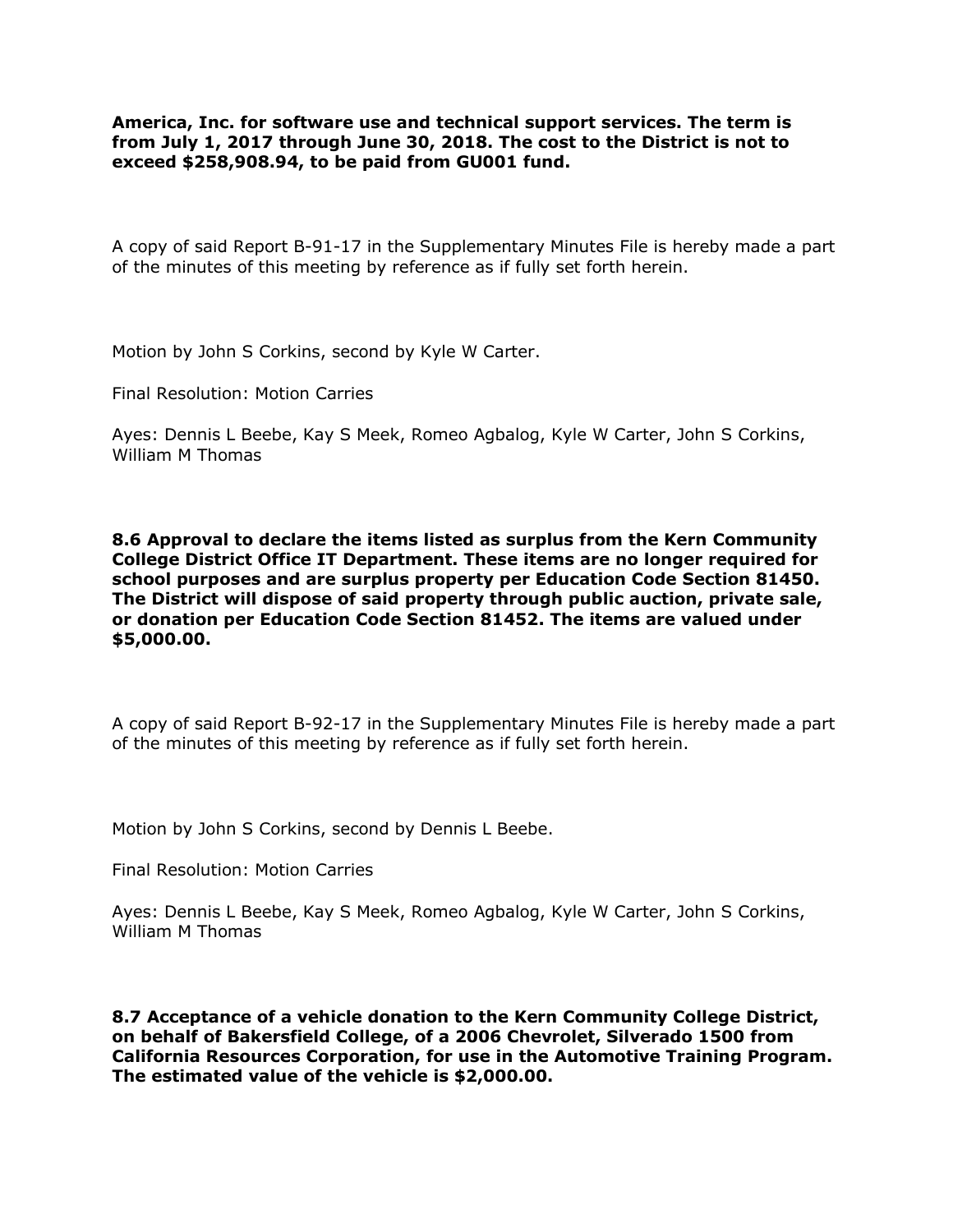A copy of said Report B-93-17 in the Supplementary Minutes File is hereby made a part of the minutes of this meeting by reference as if fully set forth herein.

Motion by William M Thomas, second by Dennis L Beebe.

Final Resolution: Motion Carries

Ayes: Dennis L Beebe, Kay S Meek, Romeo Agbalog, Kyle W Carter, John S Corkins, William M Thomas

#### **8.8 Authorization for the Interim Chief Financial Officer to designate \$20,165,747.61 of faculty salary expenditures in the GU001 Unrestricted fund to be paid from revenues received from the Education Protection Account (EPA) in accordance with Proposition 30 - The Schools and Local Public Safety Protection Act of 2012.**

A copy of said Report B-94-17 in the Supplementary Minutes File is hereby made a part of the minutes of this meeting by reference as if fully set forth herein.

Motion by William M Thomas, second by John S Corkins.

Final Resolution: Motion Carries

Ayes: Dennis L Beebe, Kay S Meek, Romeo Agbalog, Kyle W Carter, John S Corkins, William M Thomas

**8.9 Authorization for the Interim Chief Financial Officer to declare the items listed from the District's 21st Century Clean Energy Center as no longer required for school purposes as surplus property, per Education Code Section 81450, and to dispose of said property through public auction, private sale or donation per Education Code Section 81452. The items are valued at less than \$5,000.00**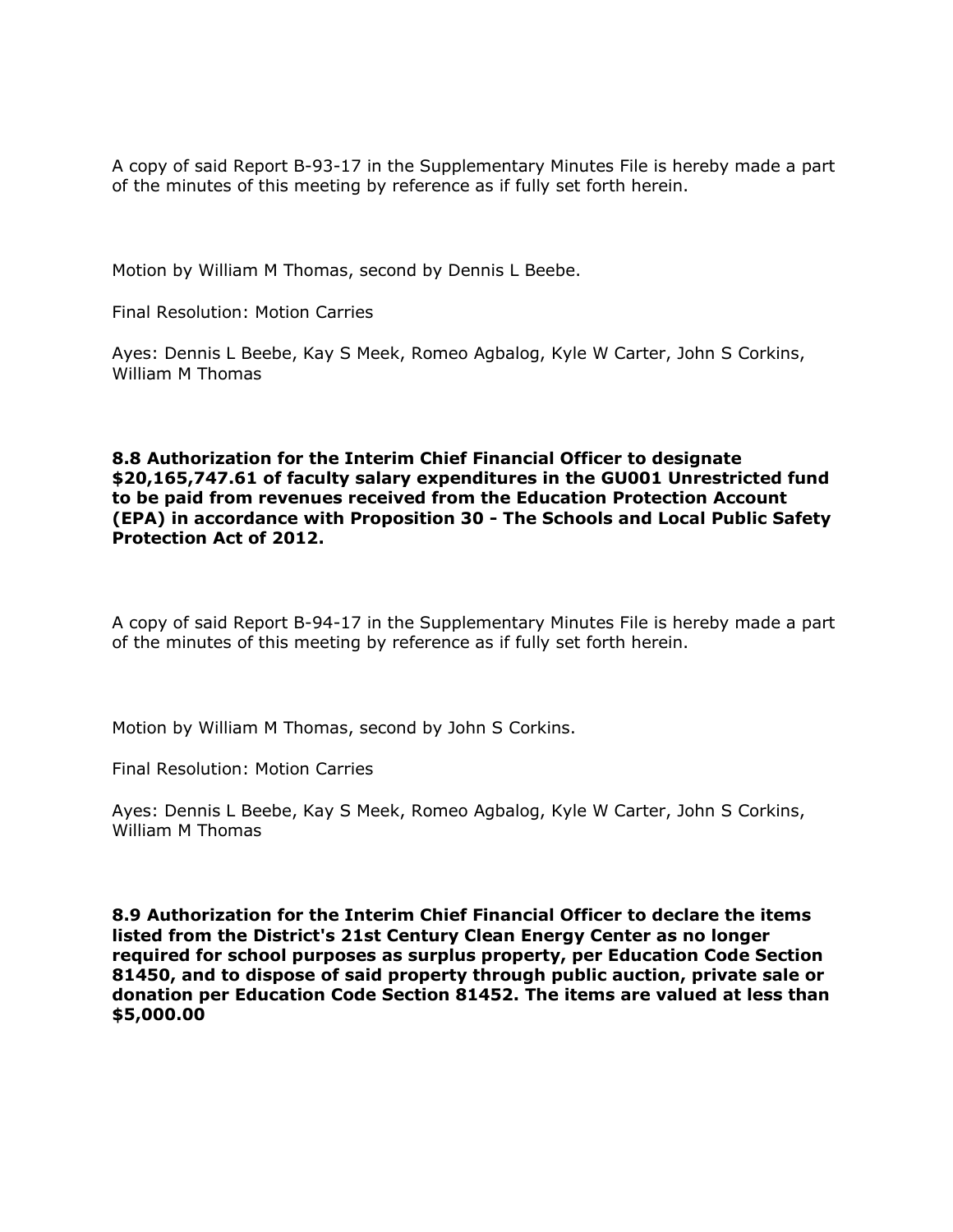A copy of said Report B-95-17 in the Supplementary Minutes File is hereby made a part of the minutes of this meeting by reference as if fully set forth herein.

Motion by William M Thomas, second by Dennis L Beebe.

Final Resolution: Motion Carries

Ayes: Dennis L Beebe, Kay S Meek, Romeo Agbalog, Kyle W Carter, John S Corkins, William M Thomas

**8.10 Authorization for the Interim Chief Financial Officer to award a contract for the Management and Operations of the KCCD Bookstores. RFP #DO170323 was issued on March 24, 2017 and bids were received on May 2, 2017. The awarding of a contract between the Kern Community College District, on behalf of Bakersfield College, Cerro Coso Community College and Porterville College, and Barnes and Noble Booksellers. Final contract terms and conditions will be negotiated consistent with the RFP submittal.**

A copy of said Report B-96-17 in the Supplementary Minutes File is hereby made a part of the minutes of this meeting by reference as if fully set forth herein.

Motion by John S Corkins, second by Dennis L Beebe.

Final Resolution: Motion Carries

Ayes: Dennis L Beebe, Kay S Meek, Romeo Agbalog, Kyle W Carter, John S Corkins, William M Thomas

**8.11 Authorization for the Interim Chief Financial Officer to approve the purchase of Blackboard Student Services Managed Contact Center Solutions via the agreement between the Foundation for California Community Colleges (FCCC) and Blackboard Student Services. The term is from July 1, 2017 through June 30, 2020. The cost to the District is not to exceed, \$653,483.40, to be paid from GU001 Unrestricted fund.**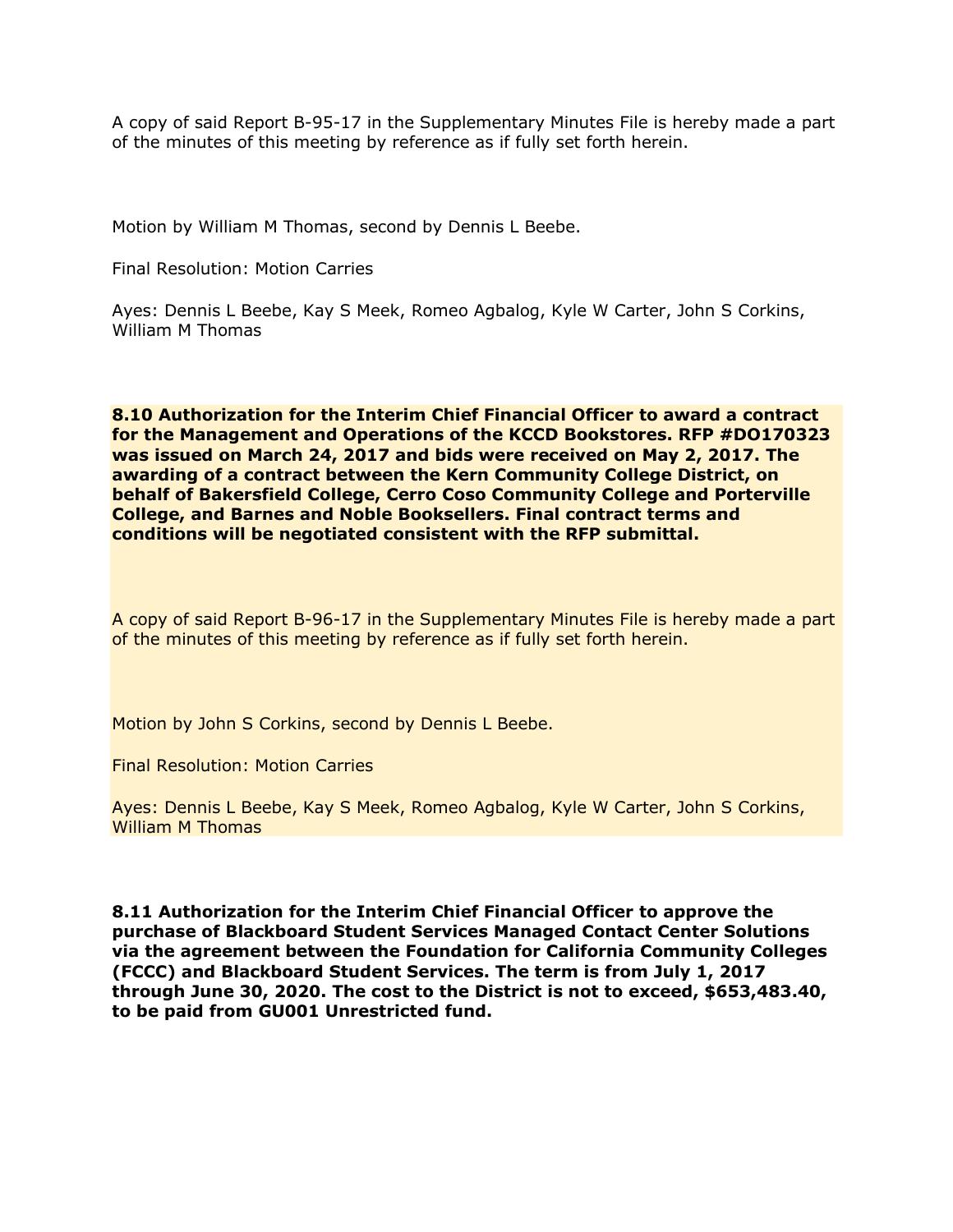A copy of said Report B-97-17 in the Supplementary Minutes File is hereby made a part of the minutes of this meeting by reference as if fully set forth herein..

Motion by John S Corkins, second by William M Thomas.

Final Resolution: Motion Carries

Ayes: Dennis L Beebe, Kay S Meek, Romeo Agbalog, Kyle W Carter, John S Corkins, William M Thomas

**9. (Business Services--- Approval) (Construction Items) The Business Services items listed below are A copy of said Report B--17 in the Supplementary Minutes File is hereby made a part of the minutes of this meeting by reference as if fully set forth herein. to authorize the Chancellor or Chief Financial Officer to execute agreements to procure construction services above \$45,000 or to procure goods and services other than construction services above \$88,300, in accordance with Board Policy 3A9A. All amounts designated are not to exceed the specified amount unless otherwise noted.**

**9.1 Authorization for the Interim Chief Financial Officer to enter into an independent consulting agreement between the Kern Community College District on behalf of Cerro Coso Community College, and AM-TECH Inspection Services LLC, for the Eastern Sierra College Campus Mammoth Center Modernization project. The term is from June 9, 2017 through January 31, 2018. The cost to the District is not to exceed \$122,916.50, to be paid from MM100 Capital Outlay fund.**

A copy of said Report B-98-17 in the Supplementary Minutes File is hereby made a part of the minutes of this meeting by reference as if fully set forth herein.

Motion by William M Thomas, second by John S Corkins.

Final Resolution: Motion Carries

Ayes: Dennis L Beebe, Kay S Meek, Romeo Agbalog, Kyle W Carter, John S Corkins, William M Thomas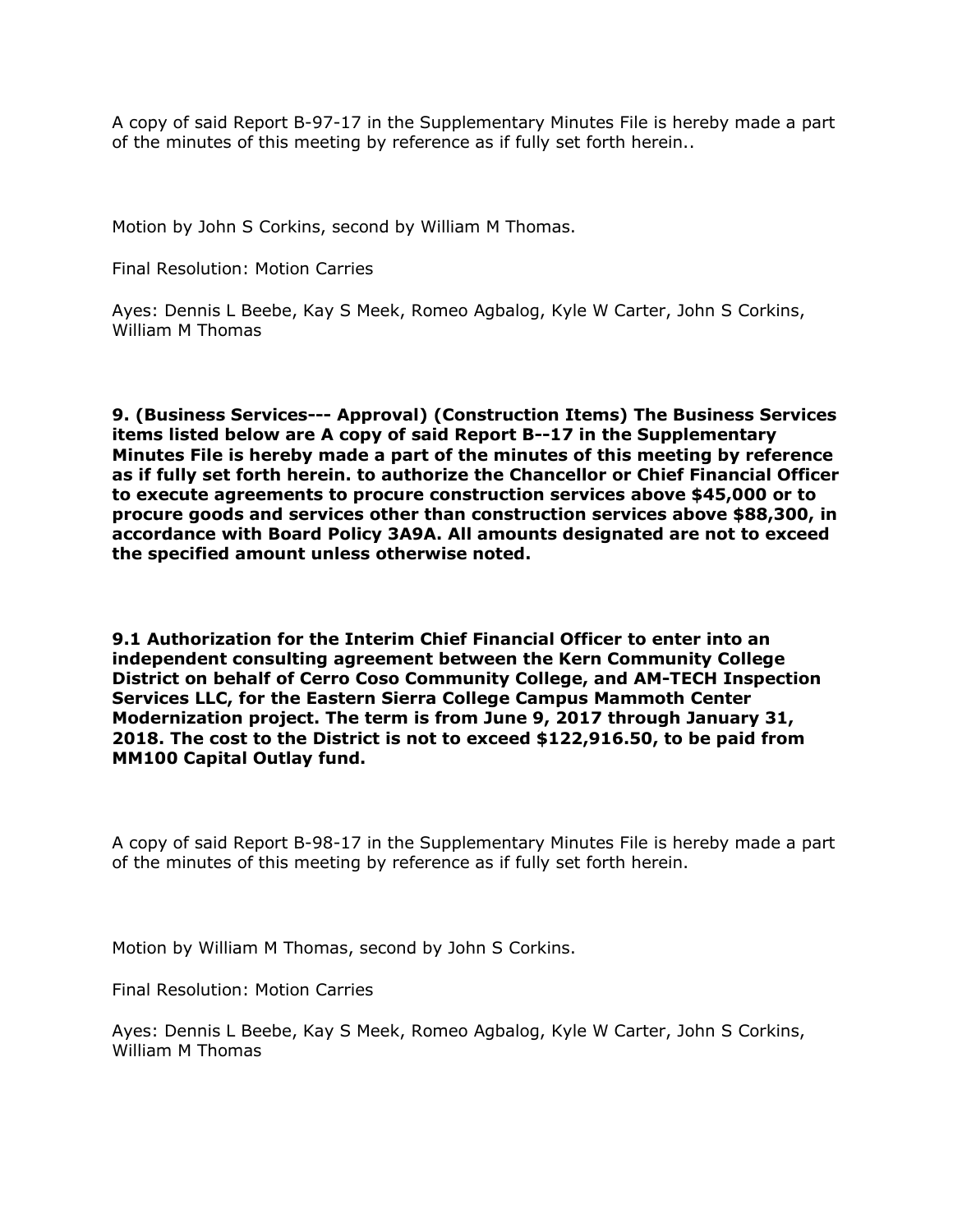**9.2 Authorization for the Interim Chief Financial Officer to enter into a construction agreement between the Kern Community College District on behalf of Cerro Coso Community College, and Anderson Group International, for the Eastern Sierra College Campus Mammoth Center Modernization project. The term is from June 9, 2017 through January 19, 2018. The cost to the District is not to exceed \$2,731,109.00, to be paid from MM100 Local Capital Outlay fund.**

A copy of said Report B-99-17 in the Supplementary Minutes File is hereby made a part of the minutes of this meeting by reference as if fully set forth herein.

Motion by John S Corkins, second by William M Thomas.

Final Resolution: Motion Carries

Ayes: Dennis L Beebe, Kay S Meek, Romeo Agbalog, Kyle W Carter, John S Corkins, William M Thomas

**9.3 Authorization for the Interim Chief Financial Officer to execute a revised work authorization between the Kern Community College District on behalf of Cerro Coso Community College, and gkkworks, for the Cerro Coso Community College Main Building Modernization project. The term is from June 9, 2017 through August 31, 2018. The revised amount will increase the original agreement by \$164,000.00, from \$1,024,800.00 to \$1,188,800.00, to be paid from MG100-SRID Local Capital Outlay fund.**

A copy of said Report B-100-17 in the Supplementary Minutes File is hereby made a part of the minutes of this meeting by reference as if fully set forth herein.

Motion by John S Corkins, second by Dennis L Beebe.

Final Resolution: Motion Carries

Ayes: Dennis L Beebe, Kay S Meek, Romeo Agbalog, Kyle W Carter, John S Corkins, William M Thomas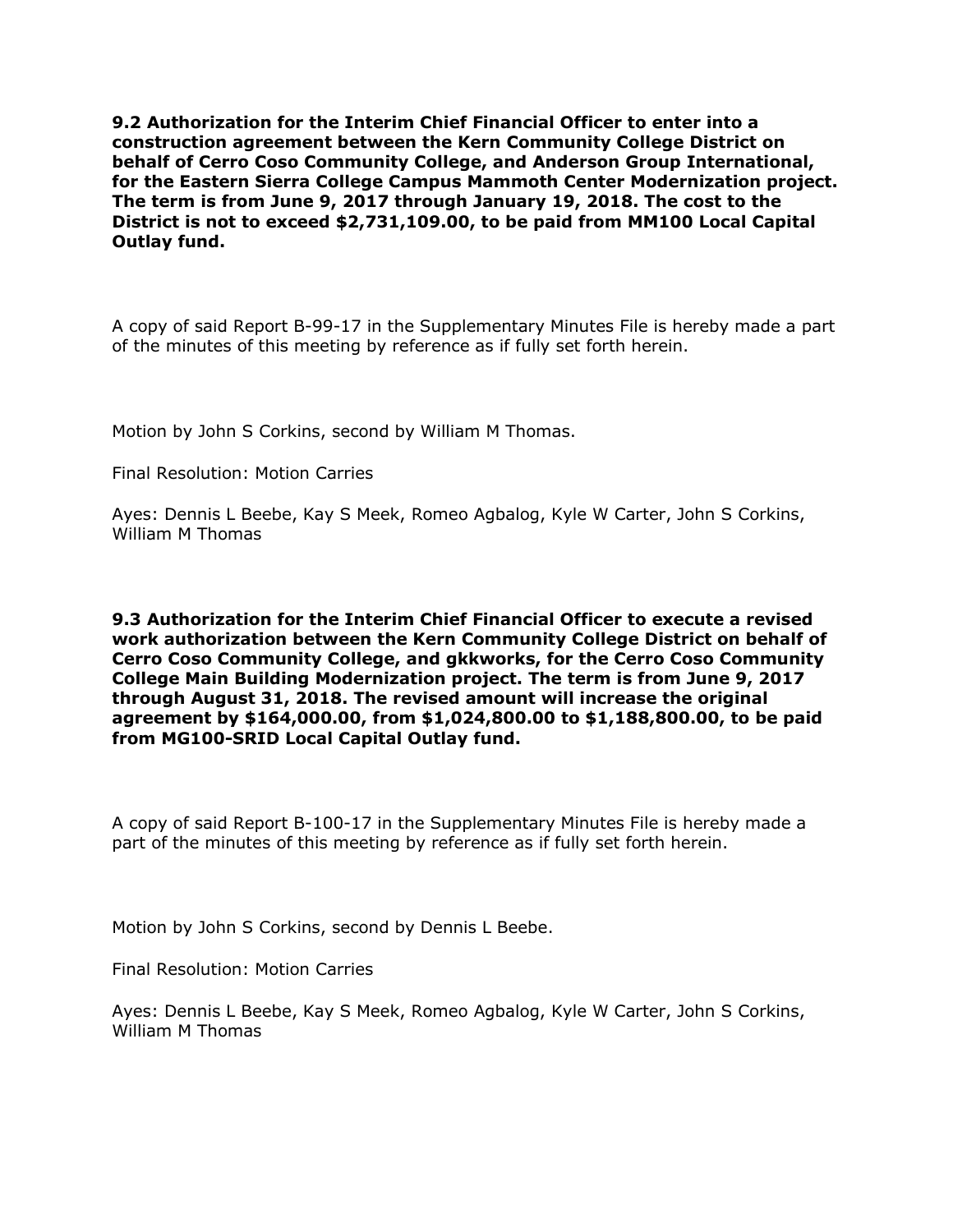**9.4 Authorization for the Interim Chief Financial Officer to execute a work authorization between the Kern Community College District on behalf of Bakersfield College, and Cornerstone Engineering, for the Bakersfield College Campus Wide Parking Lot Repair and Replacement project. The term is from June 9, 2017 through December 31, 2018. The cost to the District is not to exceed \$176,500.00, to be paid from MJ100-SRID Local Capital Outlay fund.**

A copy of said Report B-101-17 in the Supplementary Minutes File is hereby made a part of the minutes of this meeting by reference as if fully set forth herein.

Motion by William M Thomas, second by Dennis L Beebe.

Final Resolution: Motion Carries

Ayes: Dennis L Beebe, Kay S Meek, Romeo Agbalog, Kyle W Carter, John S Corkins, William M Thomas

**9.5 Authorization for the Interim Chief Financial Officer to enter into a construction agreement between the Kern Community College District on behalf of Porterville College and A Good Sign & Graphics Co., for the Porterville College Campus Wide Building & Wayfinding Signage project. The term is from June 9, 2017 through August 18, 2017. The cost to the District is not to exceed \$66,325.00, to be paid from MG100-SRID Local Capital Outlay fund.**

A copy of said Report B-102-17 in the Supplementary Minutes File is hereby made a part of the minutes of this meeting by reference as if fully set forth herein.

Motion by John S Corkins, second by Dennis L Beebe.

Final Resolution: Motion Carries

Ayes: Dennis L Beebe, Kay S Meek, Romeo Agbalog, Kyle W Carter, John S Corkins, William M Thomas

**9.6 Authorization for the Interim Chief Financial Officer to enter into a construction agreement by the Kern Community College District on behalf of**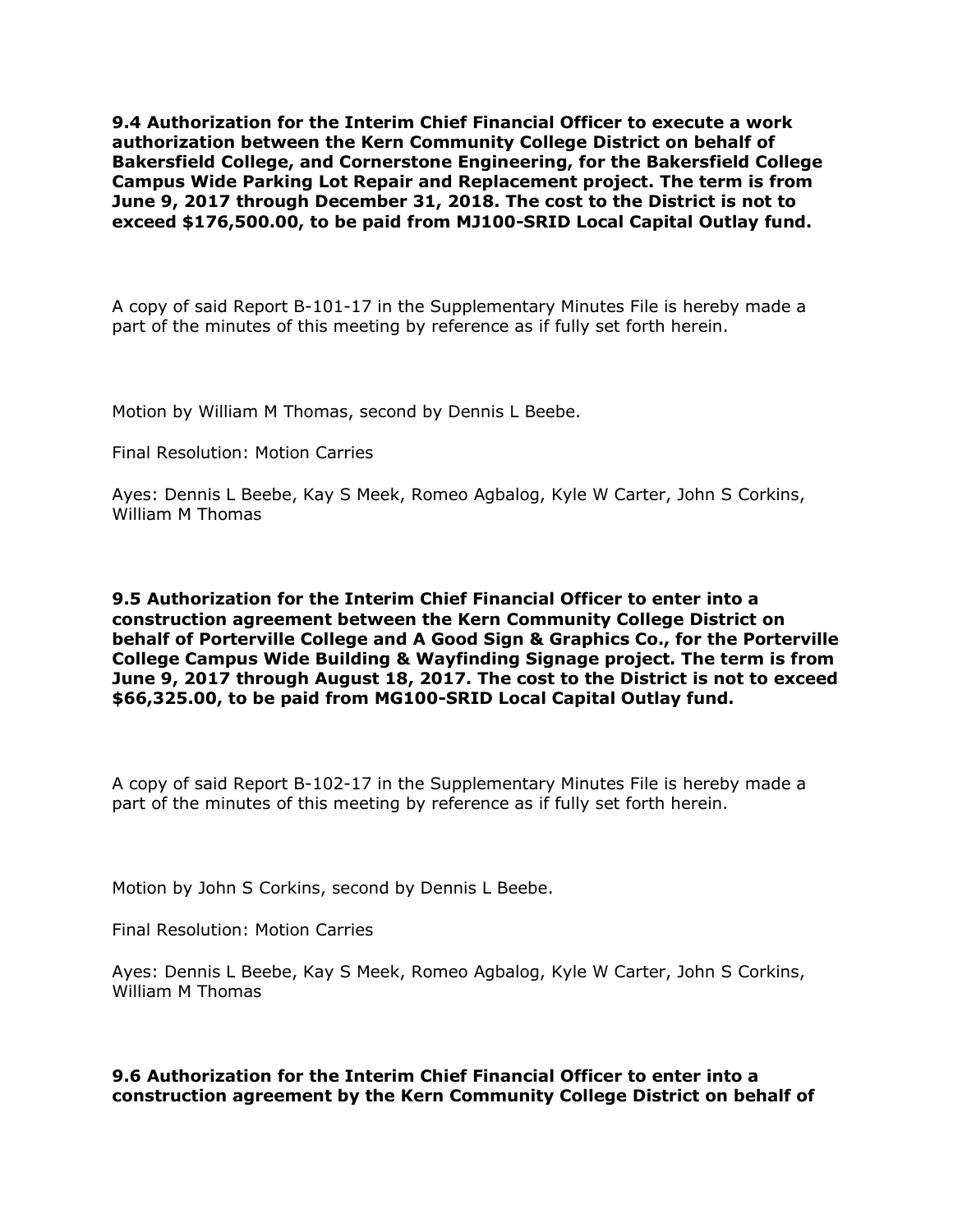**Porterville College and Cal-Pacific Roofing Inc., for the Porterville College 2016-17 Scheduled Maintenance & Special Repairs (SMSR), Roofing Repairs and Replacement project. The term is from June 9, 2017 through August 15, 2017. The cost to the District is not to exceed \$84,700.00, to be paid from MG100-SRID Local Capital Outlay fund/CD100 State Scheduled Maintenance fund.**

A copy of said Report B-103-17 in the Supplementary Minutes File is hereby made a part of the minutes of this meeting by reference as if fully set forth herein.

Motion by John S Corkins, second by Dennis L Beebe.

Final Resolution: Motion Carries

Ayes: Dennis L Beebe, Kay S Meek, Romeo Agbalog, Kyle W Carter, John S Corkins, William M Thomas

**9.7 Authorization for the Interim Chief Financial Officer to enter into a construction agreement by the Kern Community College District on behalf of Porterville College and Doug Ross Incorporated dba Central Valley Asphalt, for the Porterville College 2016-17 Scheduled Maintenance & Special Repairs (SMSR), Fire Lane/Service Road Seal & Stripe project. The term is from June 9, 2017 through August 9, 2017. The cost to the District is not to exceed \$66,974.00, to be paid from PC101-Local Capital Outlay fund/CD100 State Scheduled Maintenance fund.**

A copy of said Report B-104-17 in the Supplementary Minutes File is hereby made a part of the minutes of this meeting by reference as if fully set forth herein.

Motion by John S Corkins, second by Dennis L Beebe.

Final Resolution: Motion Carries

Ayes: Dennis L Beebe, Kay S Meek, Romeo Agbalog, Kyle W Carter, John S Corkins, William M Thomas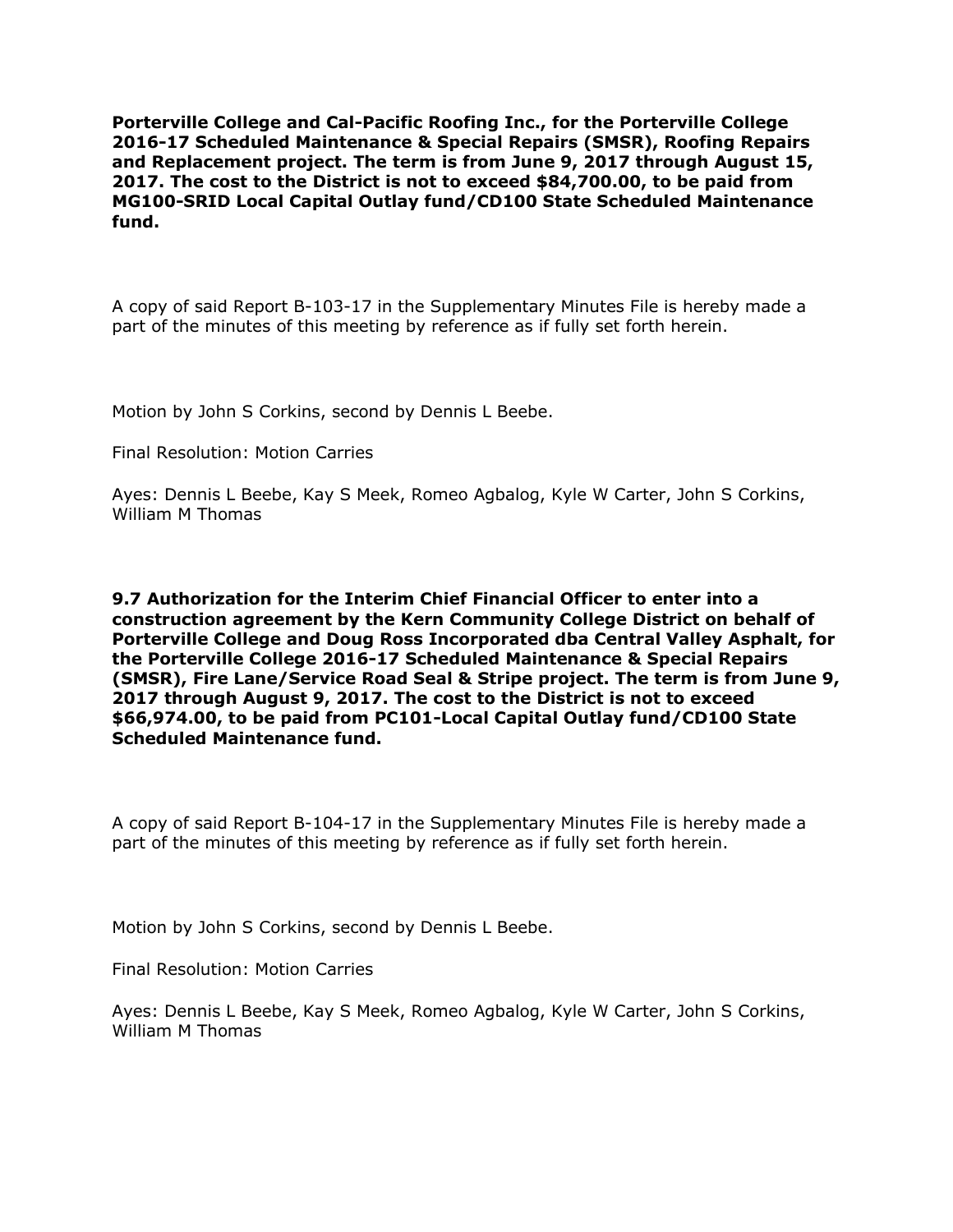**9.8 Authorization for the Interim Chief Financial Officer to execute 23 master agreements for architectural services between the Kern Community College District and the attached list of architectural firms. The term is from June 8, 2017 through June 7, 2021. The cost to the District will vary from project to project and is limited by provisions contained in the master agreement. Cost for each design project is subject to a separate work authorization approval.**

A copy of said Report B-105-17 in the Supplementary Minutes File is hereby made a part of the minutes of this meeting by reference as if fully set forth herein.

Motion by Dennis L Beebe, second by John S Corkins.

Final Resolution: Motion Carries

Ayes: Dennis L Beebe, Kay S Meek, Romeo Agbalog, Kyle W Carter, John S Corkins, William M Thomas

**9.9 Authorization for the Interim Chief Financial Officer to execute an amendment between the Kern Community College District on behalf of Cerro Coso Community College, and Mobile Modular Management Corporation, for the Cerro Coso Community College Main Building Modernization Swing Space project. The term has been extended from May 1, 2017 to November 1, 2018. The revised amount will increase the original agreement by \$283,896.00 from \$484,522.53, to \$768,418.53, to be paid from MG100-SRID Local Capital Outlay fund.**

A copy of said Report B-106-17 in the Supplementary Minutes File is hereby made a part of the minutes of this meeting by reference as if fully set forth herein.

Motion by John S Corkins, second by Dennis L Beebe.

Final Resolution: Motion Carries

Ayes: Dennis L Beebe, Kay S Meek, Romeo Agbalog, Kyle W Carter, John S Corkins, William M Thomas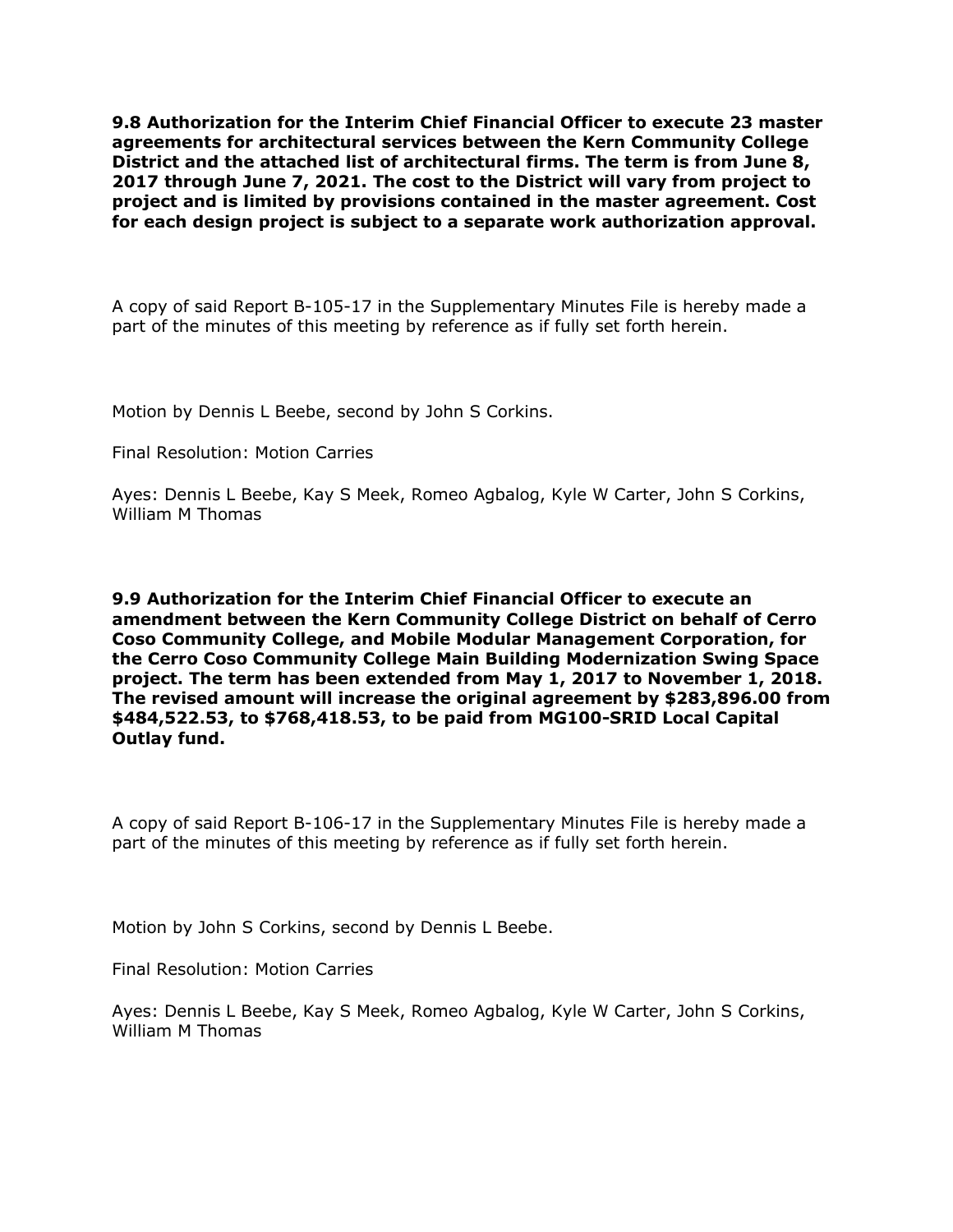**9.10 Authorization for the Interim Chief Financial Officer to submit the 2019- 2023 Five-Year Construction Plan for the Kern Community College District. The projected cost of the projects is \$293,879,000.00, of which \$88,265,000.00 is projected to be paid from State Capital Outlay funds and \$205,614,000.00 will require Local Capital Outlay funds.**

A copy of said Report B-107-17 in the Supplementary Minutes File is hereby made a part of the minutes of this meeting by reference as if fully set forth herein.

Motion by Dennis L Beebe, second by John S Corkins.

Final Resolution: Motion Carries

Ayes: Dennis L Beebe, Kay S Meek, Romeo Agbalog, Kyle W Carter, John S Corkins, William M Thomas

**10. (Business Services- Consent) (Construction Items) The Business Services items listed below are recommended for ratification or approval in accordance with Board Policy 3A9A, which authorizes the Chief Financial Officer to execute agreements for goods and services up to \$45,000 for construction services or up to \$88,300 for goods and services other than construction services, as recommended in the Business Services Report. Only one motion is required to provide action on all. All amounts designated are not to exceed the specified amount unless otherwise noted.**

**10.1 Ratification of a work authorization by the Kern Community College District on behalf of Bakersfield College and Lawrence Nye Carlson Associates, for mechanical engineering services for the Bakersfield College SMSR 2016-17 Heating, Ventilation, and Air Conditioning (HVAC) Replacement project. The term is per the Master Agreement. The cost to the District is not to exceed \$13,500.00, to be paid from CD100 State Scheduled Maintenance fund.**

A copy of said Report B-108-17 in the Supplementary Minutes File is hereby made a part of the minutes of this meeting by reference as if fully set forth herein.

Motion by Dennis L Beebe, second by John S Corkins.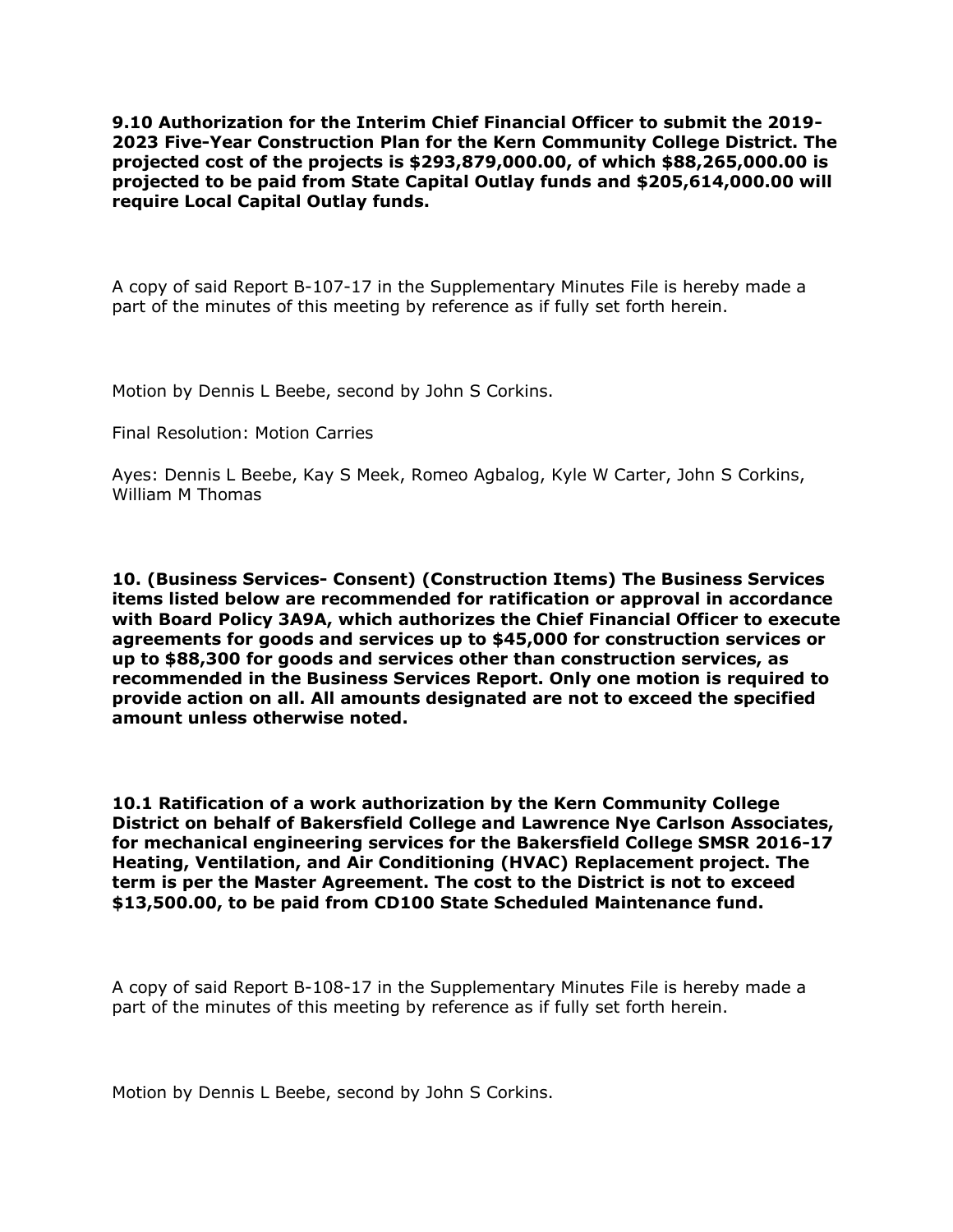Final Resolution: Motion Carries

Ayes: Dennis L Beebe, Kay S Meek, Romeo Agbalog, Kyle W Carter, John S Corkins, William M Thomas

**10.2 Ratification of an independent consulting agreement between the Kern Community College District on behalf of Cerro Coso Community College and HMS Inc., for the Cerro Coso Community College Main Building Modernization project. The term remains unchanged. The revised amount will increase the original agreement by \$44,800.80, from \$152,252.10 to \$197,052.90 to be paid from MG100-SRID Local Capital Outlay fund.**

A copy of said Report B-109-17 in the Supplementary Minutes File is hereby made a part of the minutes of this meeting by reference as if fully set forth herein.

Motion by Dennis L Beebe, second by John S Corkins.

Final Resolution: Motion Carries

Ayes: Dennis L Beebe, Kay S Meek, Romeo Agbalog, Kyle W Carter, John S Corkins, William M Thomas

**10.3 Ratification of an independent contractor agreement between the Kern Community College District on behalf of Cerro Coso Community College, and Allied Storage Containers, for the Cerro Coso Community College Main Building Modernization project. The term is from March 1, 2017 through May 31, 2018. The cost to the District is not to exceed \$3,402.00, to be paid from MG100- SRID Local Capital Outlay fund.**

A copy of said Report B-110-17 in the Supplementary Minutes File is hereby made a part of the minutes of this meeting by reference as if fully set forth herein.

Motion by Dennis L Beebe, second by John S Corkins.

Final Resolution: Motion Carries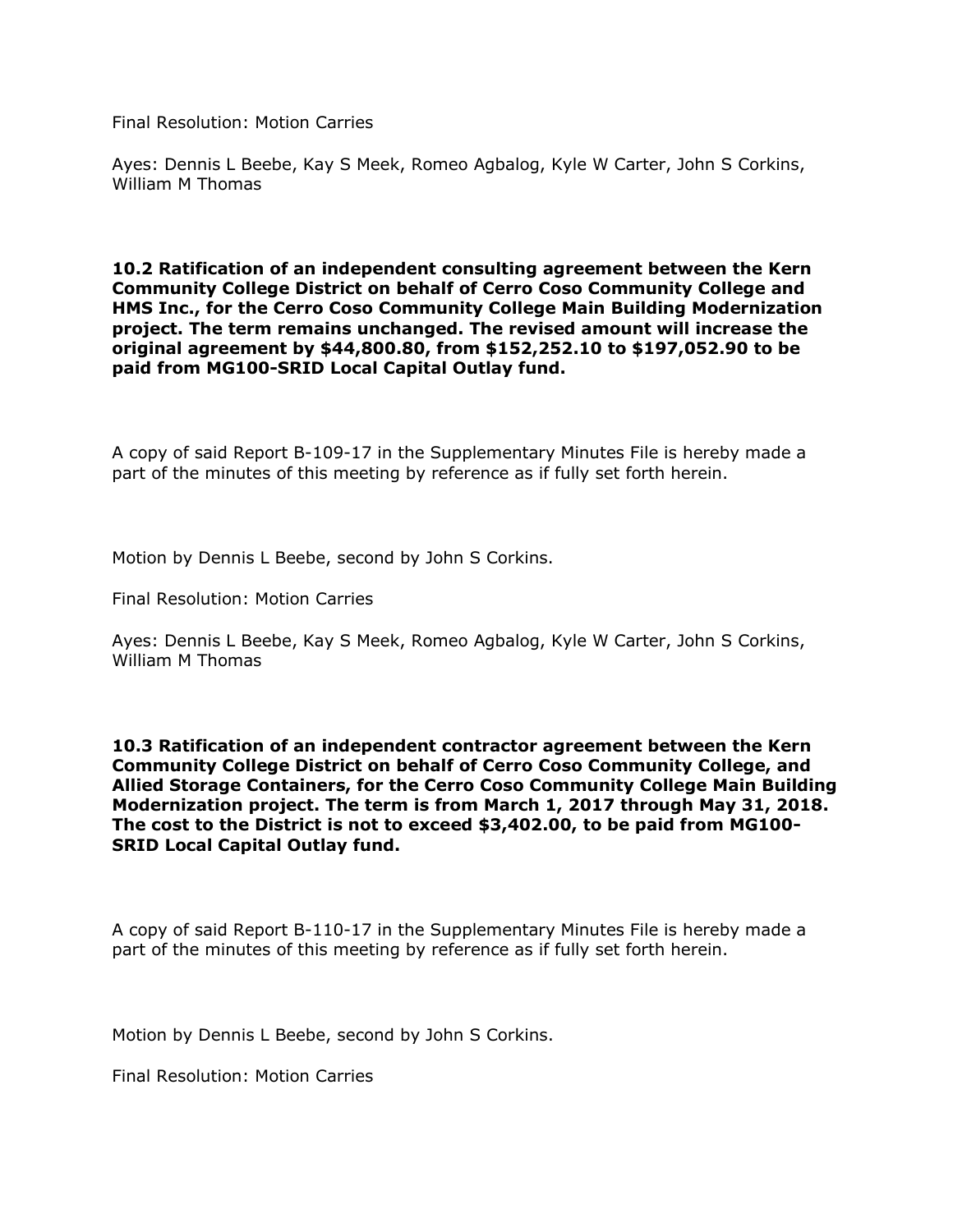Ayes: Dennis L Beebe, Kay S Meek, Romeo Agbalog, Kyle W Carter, John S Corkins, William M Thomas

**10.4 Ratification of a work authorization by the Kern Community College District on behalf of Bakersfield College and Lawrence Nye Carlson Associates, for mechanical engineering services for the Bakersfield College SMSR 2016-17 Energy Management System (EMS) Replacement Phase 1 project. The term is per the Master Agreement. The cost to the District is not to exceed \$15,400.00, to be paid from CD100 State Scheduled Maintenance fund.**

A copy of said Report B-111-17 in the Supplementary Minutes File is hereby made a part of the minutes of this meeting by reference as if fully set forth herein.

Motion by Dennis L Beebe, second by John S Corkins.

Final Resolution: Motion Carries

Ayes: Dennis L Beebe, Kay S Meek, Romeo Agbalog, Kyle W Carter, John S Corkins, William M Thomas

**10.5 Ratification of an independent contractor agreement between the Kern Community College District on behalf of Cerro Coso Community College, and Knights Pumping and Portable Services Inc., for the Cerro Coso Community College Main Building Modernization project. The term is from June 1, 2017 through June 1, 2019. The cost to the District is not to exceed \$41,649.60, to be paid from MG100-SRID Local Capital Outlay fund.**

A copy of said Report B-112-17 in the Supplementary Minutes File is hereby made a part of the minutes of this meeting by reference as if fully set forth herein.

Motion by Dennis L Beebe, second by John S Corkins.

Final Resolution: Motion Carries

Ayes: Dennis L Beebe, Kay S Meek, Romeo Agbalog, Kyle W Carter, John S Corkins, William M Thomas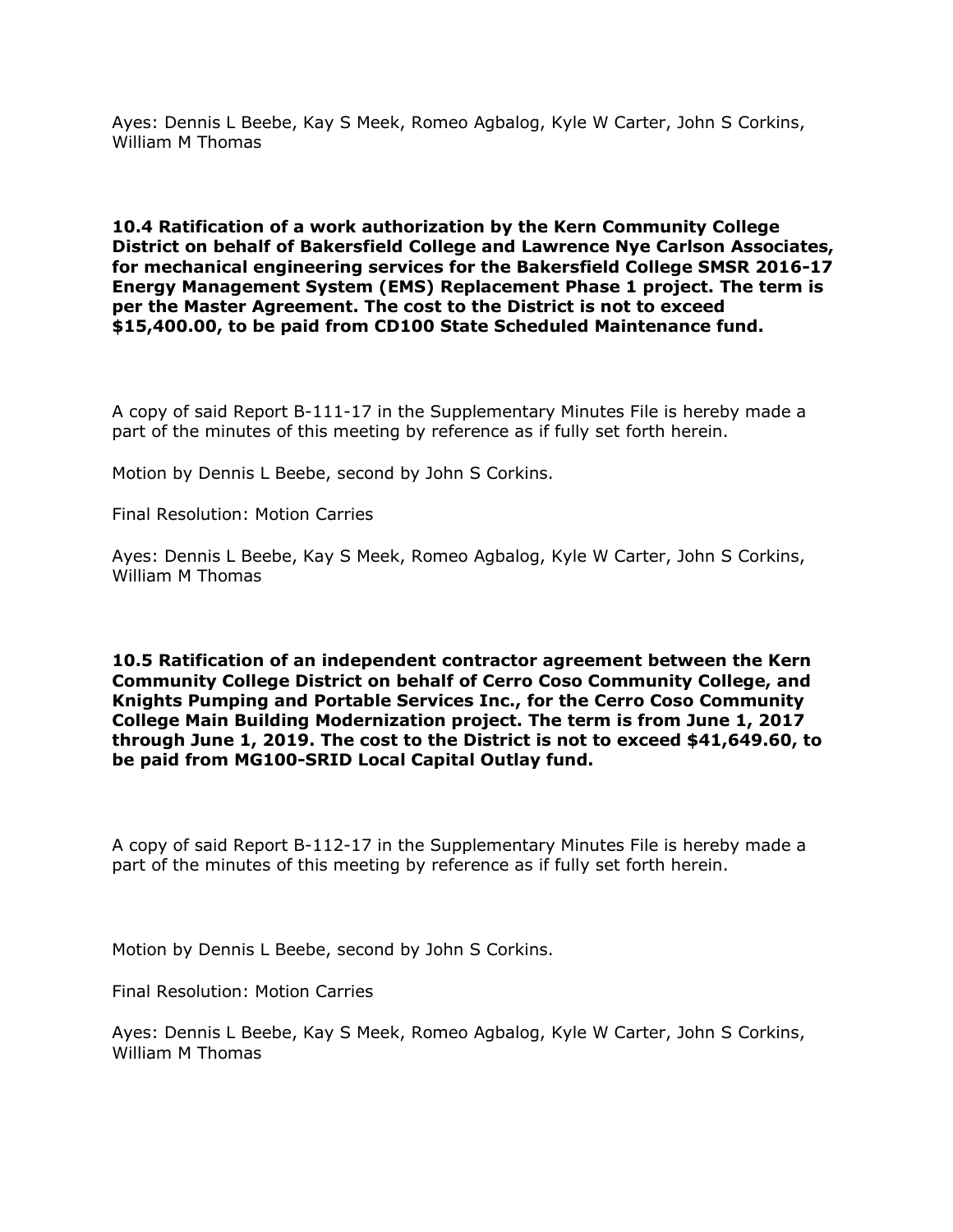**10.6 Ratification of a revised work authorization by the Kern Community College District on behalf of Bakersfield College and WLC Architects, Inc. for the Bakersfield College Maintenance and Operations Building project. The term is per the master agreement. This revised work authorization increases the original work authorization by \$7,000.00, from \$349,597.00 for a total cost to the District not to exceed \$356,597.00 to be paid from MG100-SRID Local Capital Outlay fund.**

A copy of said Report B-113-17 in the Supplementary Minutes File is hereby made a part of the minutes of this meeting by reference as if fully set forth herein.

Motion by Dennis L Beebe, second by John S Corkins.

Final Resolution: Motion Carries

Ayes: Dennis L Beebe, Kay S Meek, Romeo Agbalog, Kyle W Carter, John S Corkins, William M Thomas

**10.7 Ratification of an amendment by the Kern Community College District, on behalf of Bakersfield College and DC Inspections, Inc. for hourly inspection services for the Bakersfield College Maintenance and Operations Building project. The term is from April 24, 2017 through July 31, 2017. This amendment will increase the original agreement by \$41,000.00, from \$42,500.00 for a total cost to the District not to exceed \$83,500.00 to be paid from MG100-SRID Local Capital Outlay fund.**

A copy of said Report B-114-17 in the Supplementary Minutes File is hereby made a part of the minutes of this meeting by reference as if fully set forth herein.

Motion by Dennis L Beebe, second by John S Corkins.

Final Resolution: Motion Carries

Ayes: Dennis L Beebe, Kay S Meek, Romeo Agbalog, Kyle W Carter, John S Corkins, William M Thomas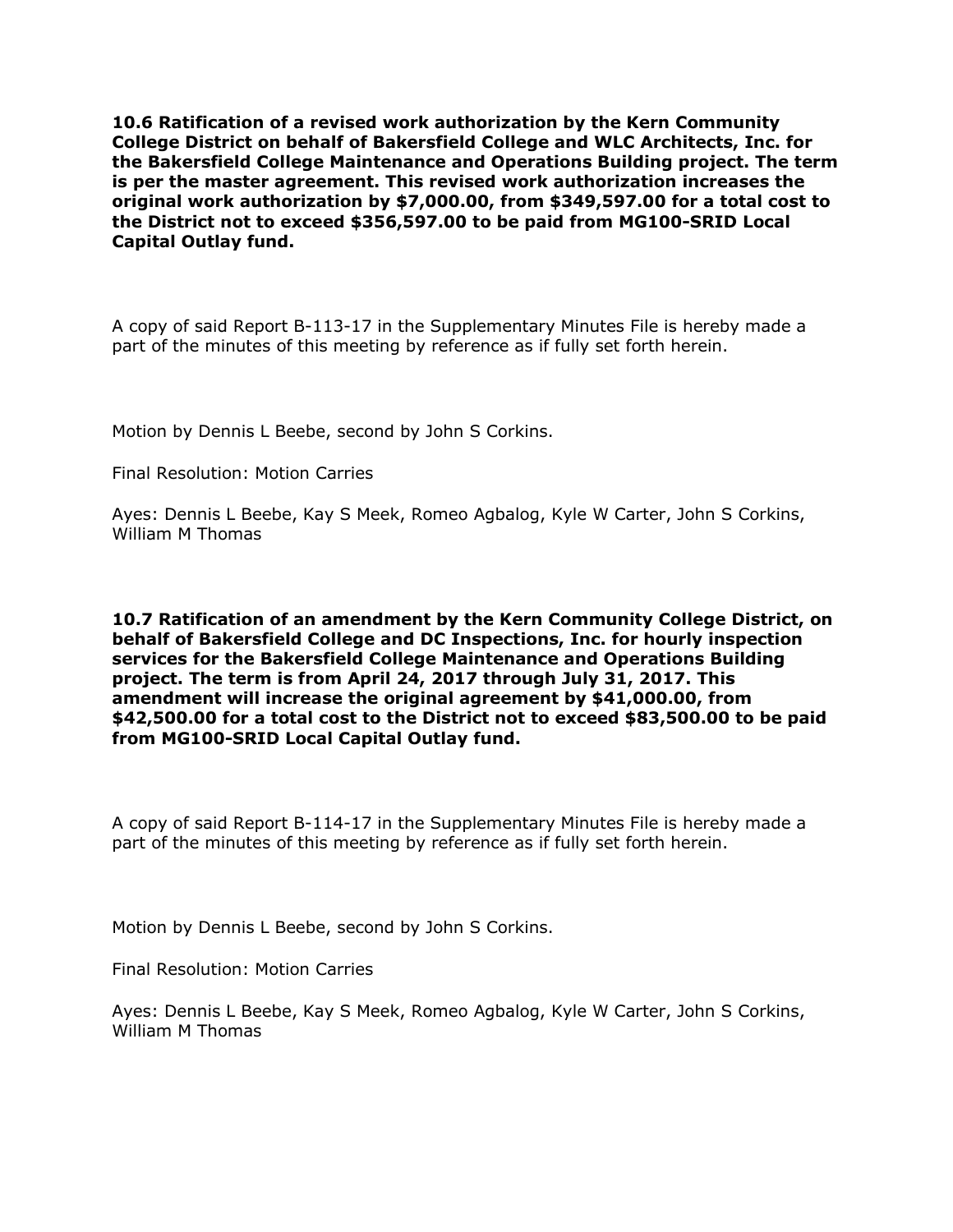**10.8 Ratification of a construction agreement between the Kern Community College District on behalf of Cerro Coso Community College, and Griffin Excavation & Paving, for the Cerro Coso Community College Main Building Modernization Concrete Repair project. The term is from May 15, 2017 through June 14, 2017. The cost to the District is not to exceed \$44,300.00, to be paid from MG100-SRID Local Capital Outlay fund.**

A copy of said Report B-115-17 in the Supplementary Minutes File is hereby made a part of the minutes of this meeting by reference as if fully set forth herein.

Motion by Dennis L Beebe, second by John S Corkins.

Final Resolution: Motion Carries

Ayes: Dennis L Beebe, Kay S Meek, Romeo Agbalog, Kyle W Carter, John S Corkins, William M Thomas

**10.9 Ratification of an independent consultant agreement between the Kern Community College District on behalf of Porterville College and Accurate Construction Service, Inc. for the Porterville College, Math/Science Elevator Repairs project. The term is from June 5, 2017 through December 31, 2018. The cost to the District is not to exceed \$44,000.00, to be paid from MG100- SRID Local Capital Outlay fund.**

A copy of said Report B-116-17 in the Supplementary Minutes File is hereby made a part of the minutes of this meeting by reference as if fully set forth herein.

Motion by Dennis L Beebe, second by John S Corkins.

Final Resolution: Motion Carries

Ayes: Dennis L Beebe, Kay S Meek, Romeo Agbalog, Kyle W Carter, John S Corkins, William M Thomas

**10.10 Ratification of a construction agreement between the Kern Community College District, on behalf of Porterville College and Garcia Powered Electric**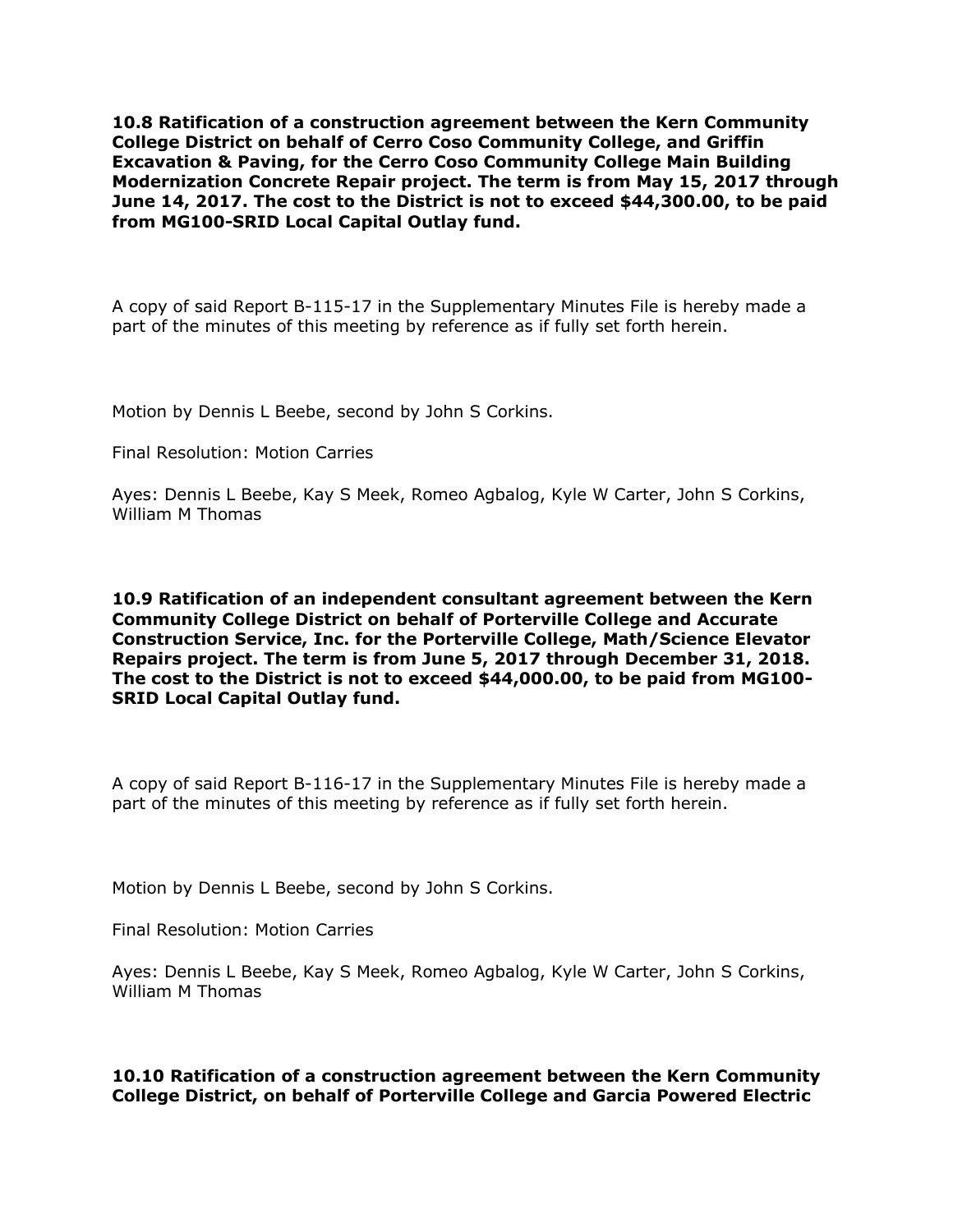**Inc., for the Porterville College (Electrical) Campus Wide Building & Wayfinding Signage project. The term is from May 15, 2017 through August 9, 2017. The total cost to the District is not to exceed \$24,500.00, to be paid from MG100-SRID Local Capital Outlay fund.**

A copy of said Report B-117-17 in the Supplementary Minutes File is hereby made a part of the minutes of this meeting by reference as if fully set forth herein.

Motion by Dennis L Beebe, second by John S Corkins.

Final Resolution: Motion Carries

Ayes: Dennis L Beebe, Kay S Meek, Romeo Agbalog, Kyle W Carter, John S Corkins, William M Thomas

**10.11 Ratification of an amendment by the Kern Community College District, on behalf of Bakersfield College and Accurate Construction Service Incorporated, for hourly inspection services for the Bakersfield College Maintenance and Operations Building project. The term is from May 2, 2017 through July 31, 2017. This amendment will increase the original agreement by \$35,000.00, from \$90,000.00 for a total cost to the District not to exceed \$125,000.00 to be paid from MG100-SRID Local Capital Outlay fund.**

A copy of said Report B-118-17 in the Supplementary Minutes File is hereby made a part of the minutes of this meeting by reference as if fully set forth herein.

Motion by Dennis L Beebe, second by John S Corkins.

Final Resolution: Motion Carries

Ayes: Dennis L Beebe, Kay S Meek, Romeo Agbalog, Kyle W Carter, John S Corkins, William M Thomas

## **11. Business Services---Consent (Items Other than Construction)**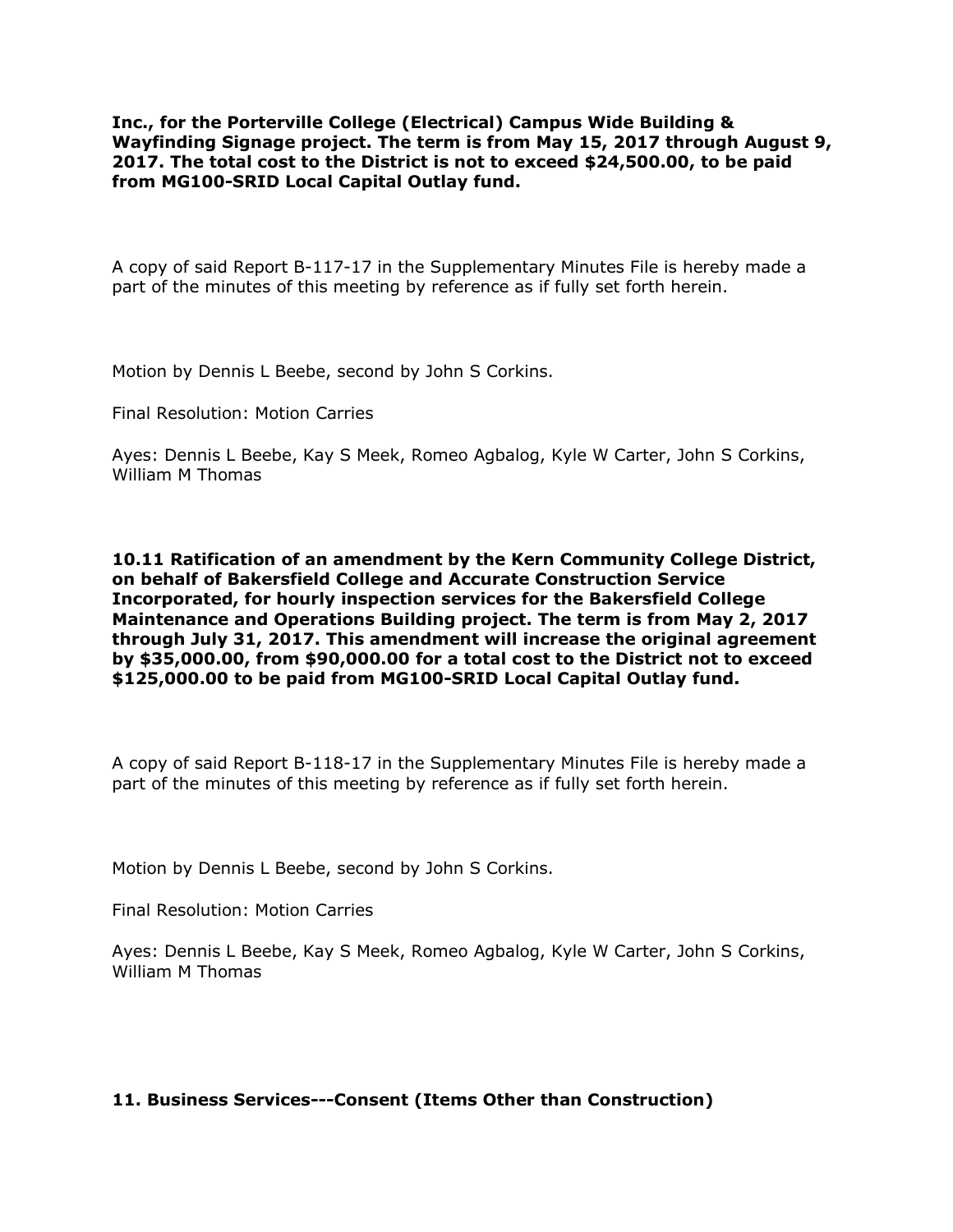**11.1 Ratification of a charter transportation agreement between the Kern Community College District, on behalf of Cerro Coso Community College, and Silverado Stages for the rental of two buses on May 16, 2017. The term is from May 16, 2017 through May 16, 2017. The cost to the District is not to exceed \$5,000.00, to be paid from RP302 SSSP, RP382 Equity, and RP010 Basic Skills funds.**

**11.2 Ratification of an independent contractor agreement between the Kern Community College District and Climatec, LLC for repair to parking lot surveillance at the Weill. The term is from March 14, 2017 through June 30, 2017. The cost to the District is not to exceed \$20,000.00, to be paid from GU001 Unrestricted fund.**

**11.3 Ratification of an independent contractor agreement between the Kern Community College District, on behalf of Porterville College, and Details Party Rentals, Inc. for stage and event rentals for commencement ceremonies at Porterville College. The term is from May 12, 2017 through May 12, 2022. The cost to the District is not to exceed \$30,000.00, to be paid from GU001 Unrestricted fund.**

**11.4 Ratification of a renewal of an online library database subscription between the Kern Community College District, on behalf of Bakersfield College, and Community College Library Consortium. The term is from July 1, 2017 through June 30, 2018. The cost to the District is not to exceed \$26,104.00, to be paid from GU001 Unrestricted fund.**

**11.5 Ratification of a facility use agreement between the Kern Community College District, on behalf of Cerro Coso Community College, and Grace Lutheran Church for a concert performance. The term is for May 3, 2017. There is no cost to the District.**

**11.6 Ratification of the Second Amendment to the Agricultural License Agreement between the Kern Community College District and Fabbri College Farms, LLC modifying the original Agreement, as amended. The term is unchanged. The amount payable to the District is based on a formula set forth in the original agreement to be deposited into GU001 Unrestricted fund.**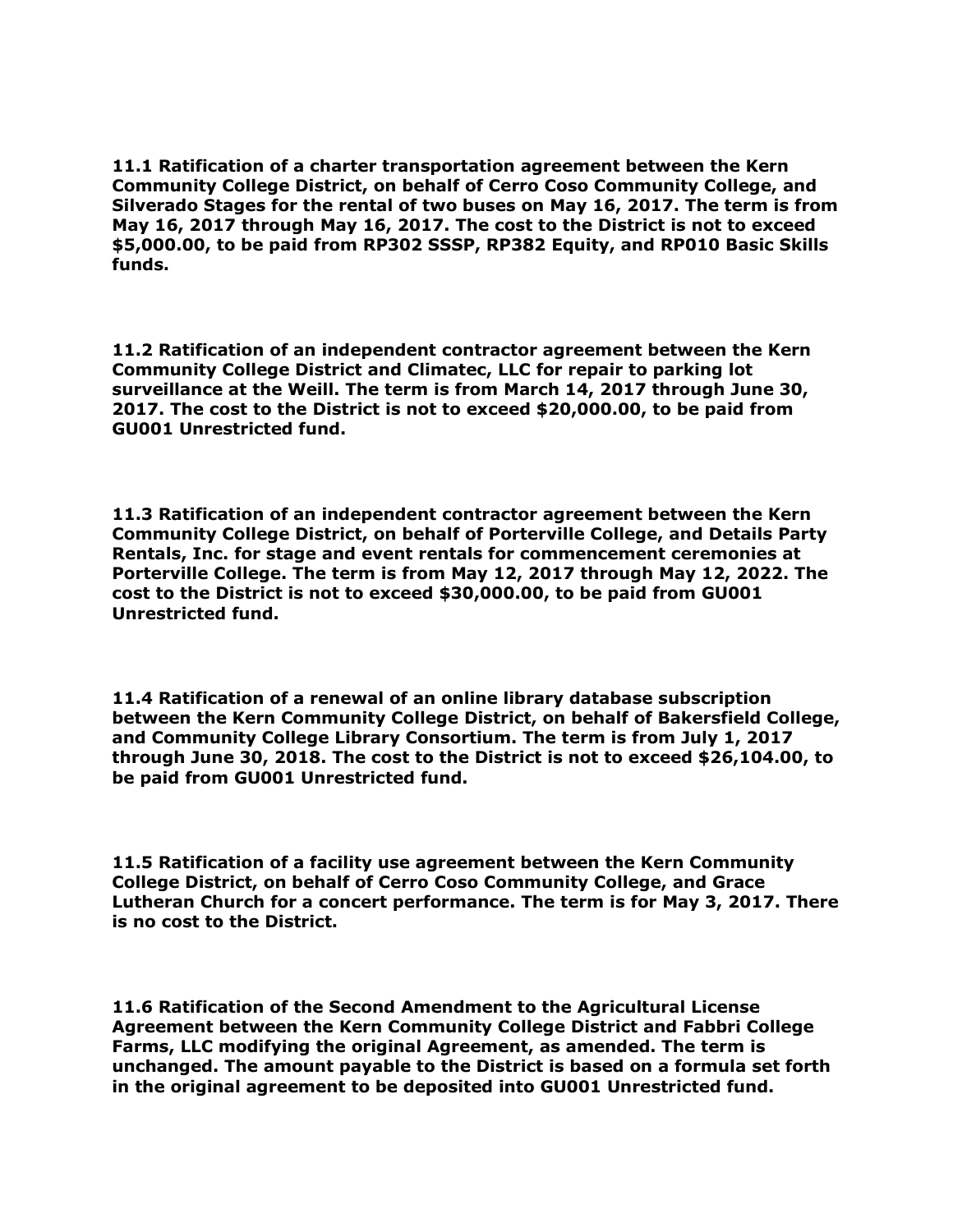**11.7 Ratification of a facility use agreement between the Kern Community College District, on behalf of Bakersfield College, and Mammoth Mountain Sales Office for use of Mammoth Resort Lodging/Juniper Springs hotel to host a Student Success and Equity Meeting. The term is from May 30, 2017 through May 31, 2017. The cost to the District is not to exceed \$2,804.67, to be paid from RP302 SSSP and RP382 Student Equity funds.**

**11.8 Ratification of an Allied Health Education Program agreement between the Kern Community College District and the Bishop Care Center to provide clinical facilities suitable for the educational needs of the District's program. The term is April 1, 2017 through April 30, 2019. There is no cost to the District.**

**11.9 Ratification of an Allied Health Education Program agreement between the Kern Community College District and the Pioneer Home Health Care, Inc. to provide clinical facilities suitable for the educational needs of the District's Program. The term is from April 1, 2017 through April 30, 2023. There is no cost to the District.**

**11.10 Ratification of an independent contractor agreement between the Kern Community College District, on behalf of Bakersfield College, and Fox & Weaver Consulting to render project management services for the Starfish Early Alert implementation project. The term is from April 10, 2017 through June 30, 2017. The cost to the District is not to exceed \$50,000.00, to be paid from RP302 Student Success fund.**

**11.11 Ratification of an independent contractor agreement between the Kern Community College District, on behalf of Bakersfield College, and Nish-Ko, Inc. for repair to athletic fields. The term is from April 4, 2017 through July 31, 2017. The cost to the District is not to exceed \$45,000.00, to be paid from CM100 BC SUR Charge fund.**

**11.12 Ratification of an Allied Health Education Program agreement between the Kern Community College District and the Alzheimer's Disease Association of Kern County to provide clinical facilities suitable for the educational needs of the District's Program. The term is from July 1, 2017 through June 30, 2020. There is no cost to the District.**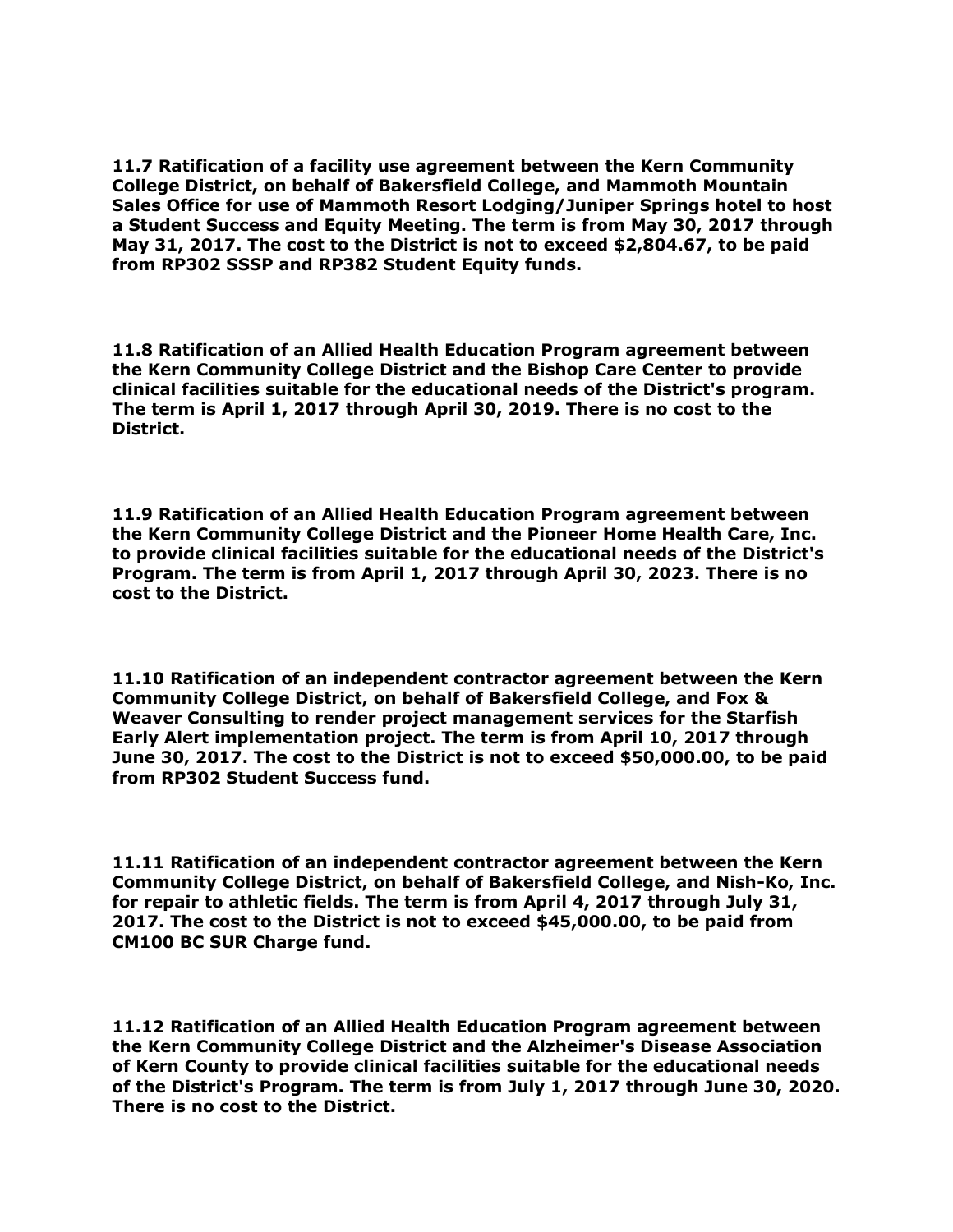**11.13 Ratification of an Allied Health Education Program agreement between the Kern Community College District and the Kern Valley Healthcare District to provide clinical facilities suitable for the educational needs of the District's Program. The term is from April 1, 2017 through April 30, 2023. There is no cost to the District.**

**11.14 Ratification of an Allied Health Education Program agreement between the Kern Community College District and The Rehabilitation Center of Bakersfield to provide clinical facilities suitable for the educational needs of the District's Program. The term is from July 1, 2017 through June 30, 2019. There is no cost to the District.**

**11.15 Ratification of a facility use agreement between the Kern Community College District, on behalf of Cerro Coso Community College, and the California City Parks and Recreation Department to use the Art and Community Center for preschool graduation ceremonies. The term is for May 26, 2017. There is no cost to the District.**

**11.16 Ratification of a facility use agreement between the Kern Community College District, on behalf of its 21st Century Clean Energy Center, and the Kern County Library Beale Street Branch for a Central Region Counselors Conference. The term is for September 8, 2017. The cost to the District is not to exceed \$1,890.00, to be paid from RP636 Proposition 39 Clean Jobs fund.**

**11.17 Ratification of an independent contractor agreement between the Kern Community College District and NCX Group, Inc. to provide security assessment services. The term is from May 1, 2017 through April 30, 2018. The cost to the District is not to exceed \$55,000.00, to be paid from GU001 Unrestricted fund.**

**11.18 Ratification of a facility use agreement between the Kern Community College District, on behalf of Bakersfield College and CSU Bakersfield, for dorm and facility use during the Wonderful Ag Camp. The term is from June 4, 2017 through June 15, 2017. The cost to the District is not to exceed \$14,425.00, to be paid from RP641 CCPT fund.**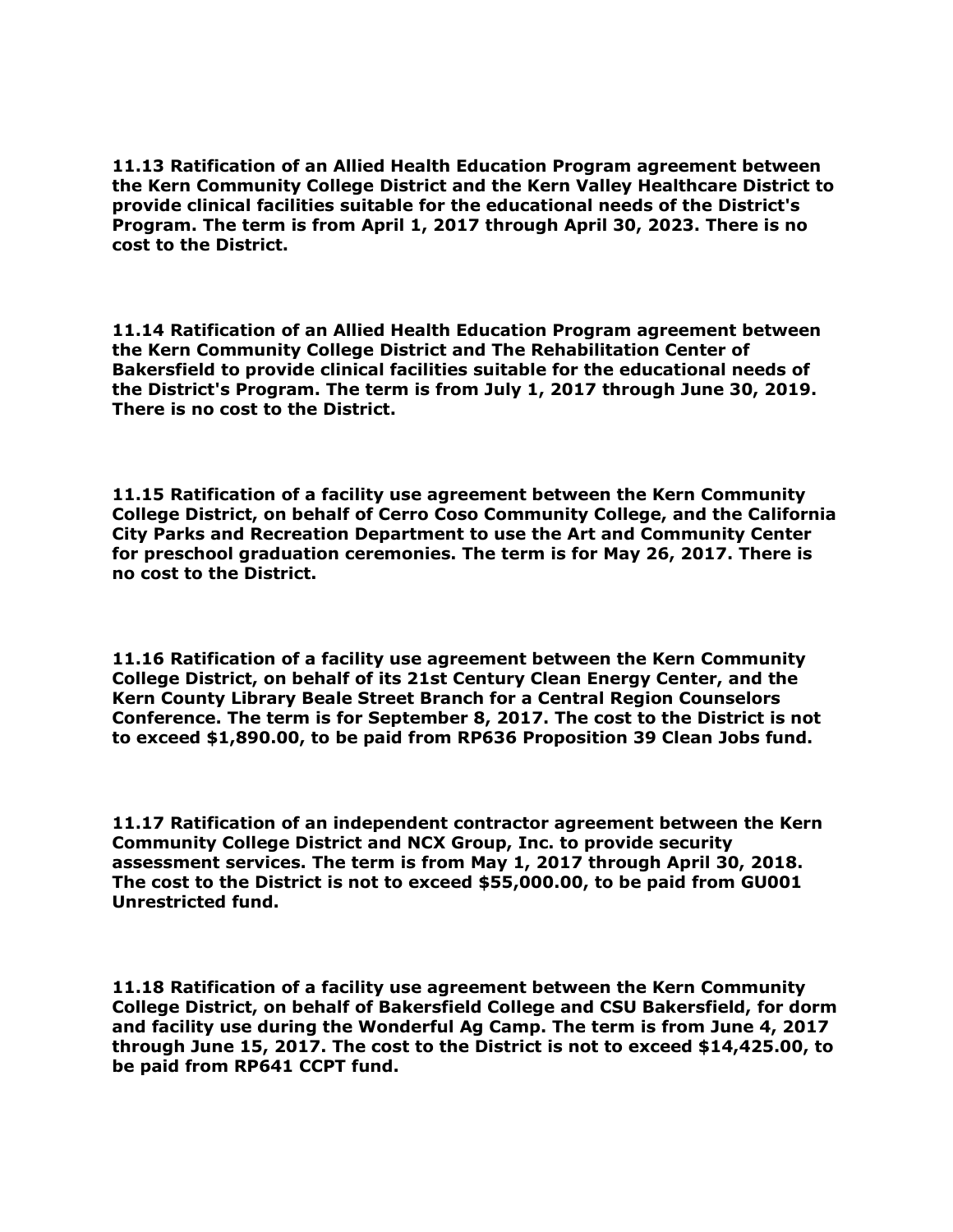**11.19 Ratification of a facility use agreement between the Kern Community College District, on behalf of Cerro Coso Community College, and the City of Bishop Parks and Recreation to be used for a volleyball course. The term is from June 5, 2017 through June 29, 2017. The cost to the District is \$151.00, to be paid from GU001 Unrestricted funds**

**11.20 Ratification of a planetarium maintenance agreement between the Kern Community College District, and Ash Enterprises for maintenance of the Goto Model Chronos projector at Bakersfield College. The term is from June 1, 2017 through May 31, 2018. The cost to the District is not to exceed \$6,900.00, to be paid from GU001 Unrestricted fund.**

**11.21 Ratification of a Nursing Resource Center Subscription agreement between the Kern Community College District, on behalf of Bakersfield College, and Mercy Hospital to use the Bakersfield Nursing Resource Center ("BNRC"), a suite of internet tools to promote nursing enrollment for facility subscribers using the Centralized Clinical Placement System. The term is from July 1, 2017 through May 31, 2020 with two, one (1) year renewals through May 31, 2022. The amount payable to the District is \$5,375.00, to be deposited into RP126 Hospital Council Grant.**

**11.22 Ratification of a Nursing Resource Center Subscription agreement between the Kern Community College District, on behalf of Bakersfield College, and CSU Bakersfield to use the Bakersfield Nursing Resource Center ("BNRC"), a suite of internet tools to promote nursing enrollment for facility subscribers using the Centralized Clinical Placement System. The term is from July 1, 2017 through June 30, 2020 with two, one (1) year renewals through June 30, 2022. The amount payable to the District is \$5,375.00, to be deposited into RP126 Hospital Council Grant.**

**11.23 Ratification of the Addendum to Institution Participation agreement between the Kern Community College District, on behalf of Bakersfield College, Cerro Coso Community College and Porterville College, and Instructure to subscribe to Canvas, our district-wide standard Learning Management system. The term is from July 1, 2017 through June 30, 2019. There is no cost to the District.**

**11.24 Ratification of an agreement for services between the Kern Community College District, on behalf of its California Compliance School, and Safety-**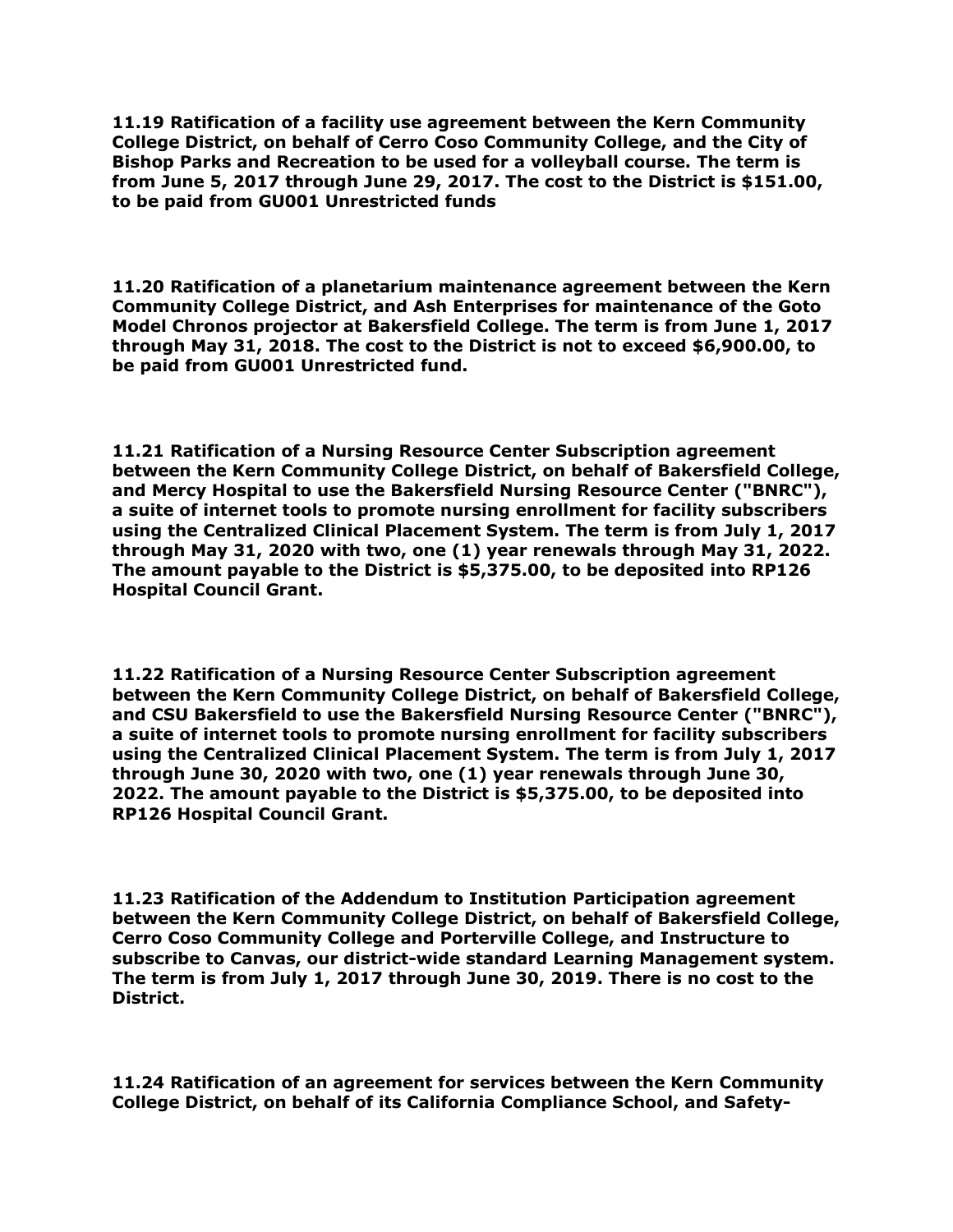**Kleen Systems Inc. to provide hazardous waste generator compliance training course. The term is from May 1, 2017 through December 31, 2017. The amount payable to the District is \$5,000.00, to be deposited into CE035 California Compliance School fund.**

**11.25 Ratification of an Allied Health Education Program agreement between the Kern Community College District, on behalf of Bakersfield College, and Hall Ambulance Services, Inc. for the use of clinical facilities. The term is from July 1, 2017 through June 30, 2020. There is no cost to the District.**

**11.26 Ratification of an Allied Health Education Program agreement between the Kern Community College District and Kern Radiology Medical Group Inc. for use of clinical facilities. The term is from July 1, 2017 through June 30, 2020. There is no cost to the District.**

**11.27 Ratification of an agreement between the Kern Community College District, on behalf of Bakersfield College, and Zambelli Fireworks Manufacturing Co., to provide a fireworks performance and display for commencement ceremonies at Bakersfield College. The term is from May 12, 2017. The cost to the District is \$4,500.00, to be paid from GU001 Unrestricted fund.**

**11.28 Ratification of an independent contractor agreement between the Kern Community College District, on behalf of Bakersfield College, and Wise Electric & Communication Inc. for campus wide electrical projects as needed. The term is from May 26, 2017 through June 30, 2018. The cost to the District is not to exceed \$45,000.00, to be paid from GU001 Unrestricted fund.**

**11.29 Ratification of a facility use agreement between the Kern Community College District, on behalf of Cerro Coso Community College, and Best Western South Coast Inn in Goleta, CA for the EOPS Summer Institute. The term is from June 23, 2017 through June 24, 2017. The cost to the District is not to exceed \$2,236.32, to be paid from RP382 Student Equity and RP005 EOPS funds.**

**11.30 Ratification of a license agreement between the Kern Community College District, on behalf of Bakersfield College, and Music Theatre International for licensing the performing rights to "Into the Woods". The**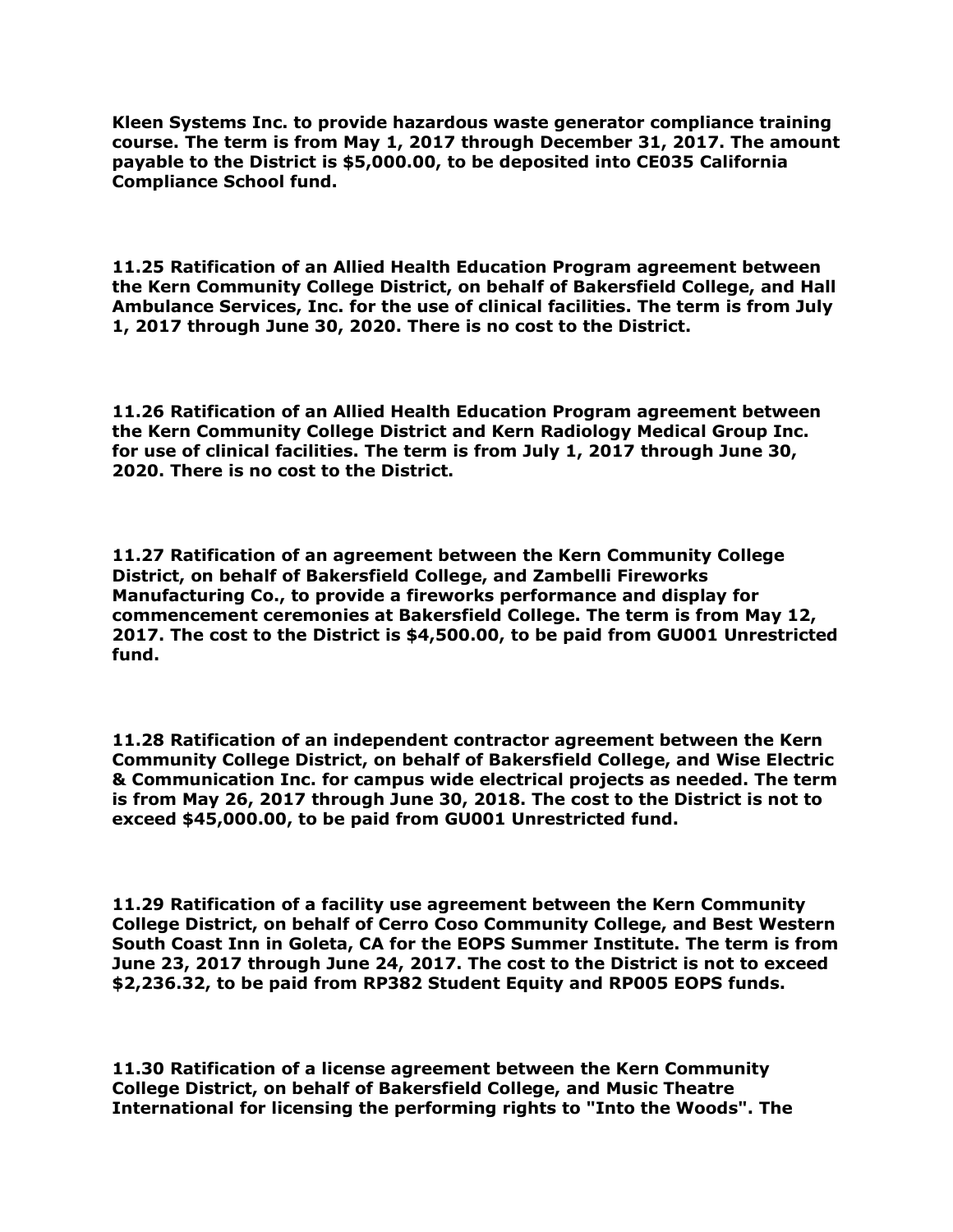**term is from July 7, 2017 through July 15, 2017. The cost to the District is not to exceed \$2,378.00, to be paid from GU001 Unrestricted funds.**

**11.31 Ratification of a facility use agreement between the Kern Community College District, on behalf of Bakersfield College, and the Kern High School District, on behalf of Shafter High School, for the use of classroom facilities. The term is from May 2, 2017 through May 10, 2017. The cost to the District is not to exceed \$750.00, to be paid from GU001 Unrestricted fund.**

**11.32 Ratification of a statement of work (SOW) between the Kern Community College District, on behalf of Bakersfield College, and Strategic Products and Services ("SPS") for the provision of` audio/visual in the Library, Room 182. The term is from June 1, 2017 through June 30, 2017. The cost to the District is not to exceed \$31,950.30, to be paid from GU001 Unrestricted fund.**

**11.33 Ratification of an advertising agreement between the Kern Community College District, on behalf of Porterville College, and Outfront Media for the purchase of advertising in Tulare County. The term is from June 12, 2017 through June 24, 2018. The cost to the District is not to exceed \$35,700.00, to be paid from GU001 Unrestricted fund.**

**11.34 Ratification of a radio broadcast agreement between the Kern Community College District, on behalf of Porterville College, and Momentum Broadcasting, LP, aka K-TIP Radio, for Porterville College. The term is from June 1, 2017 through June 30, 2018. The cost to the District is not to exceed \$2,500.00, to be paid from GU001 Unrestricted fund.**

**11.35 Ratification of an agreement between the Kern Community College District, on behalf of Porterville College, and School Datebooks for annual date books in English and Spanish versions. The term is from July 1, 2017 through June 30, 2017. The cost to the District is not to exceed \$8,290.98, to be paid from GU001 Unrestricted fund.**

**11.36 Ratification of a Participation agreement between the Kern Community College District, on behalf of the Bakersfield College Golden Empire Drum and Bugle Corps, for the band's commitment to perform at various California Venues for the 2017 DCI Summer Tour. The term is from June 23, 2017**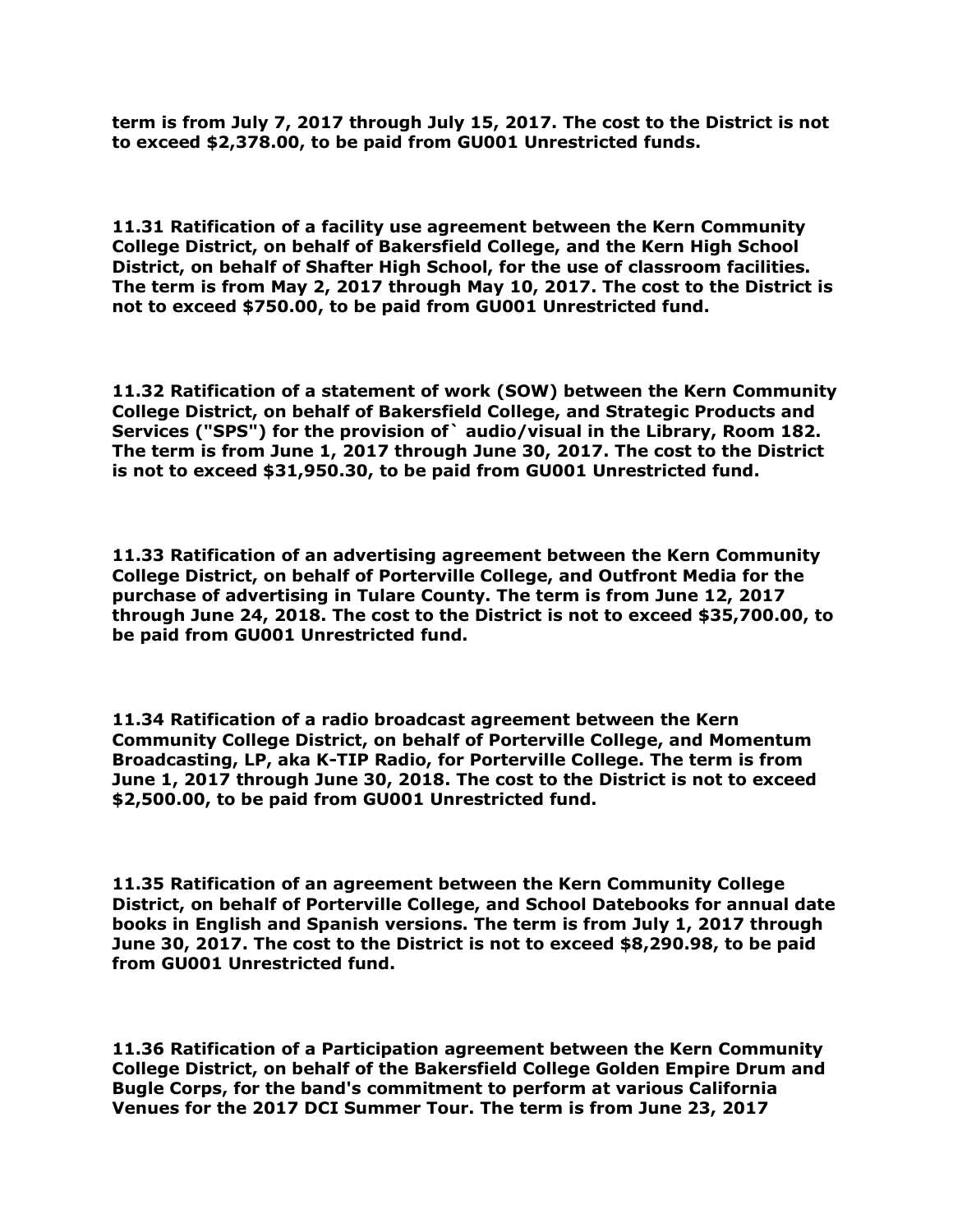**through July 16, 2017. The amount payable to the District is \$6,300.00, to be deposited into GU001 Unrestricted fund.**

**11.37 Ratification of an independent contractor agreement between the Kern Community College District, on behalf of Cerro Coso Community College, and Vortex Industries to service and maintain the automatic entry doors at the Kern River Valley campus. The term is from May 15, 2017 through June 30, 2021. The cost to the District is not to exceed \$20,000.00, to be paid from GU001 Unrestricted fund.**

**11.38 Ratification of a non-disclosure agreement between the Kern Community College District, on behalf of Cerro Coso Community College, and American Academy Holdings, relating to interaction with Annette Hodgins. The term is from May 18, 2017 through May 17, 2020. There is no cost to the District.**

**11.39 Ratification of an Allied Health Education Program agreement between the Kern Community College District and the Delano Regional Medical Center for the use of clinical facilities. The term is from July 1, 2017 through June 30, 2020. There is no cost to the District.**

**11.40 Ratification of an independent contractor agreement between the Kern Community College District, on behalf of Bakersfield College, and Perez Asphalt & Concrete Construction to provide services as needed. The term is from July 1, 2017 through June 30, 2018. The cost to the District is not to exceed \$45,000.00, to be paid from GU001 Unrestricted fund.**

**11.41 Ratification of Amendment Number One to the WorkAbility III agreement number 29585 between the Kern Community College District, on behalf of Bakersfield College, and the State of California, Department of Rehabilitation to increase the agreement by \$31,600.00 from \$529,884.00 to 561,484.00. The term of the agreement remains unchanged. The amount payable to the District will be deposited into RP420 Restricted Program fund.**

**11.42 Ratification of an independent contractor agreement between the Kern Community College District, and John Rodriguez Consulting (The Table Group) to provide consulting for a 2-day Chancellor's Cabinet retreat. The term is from**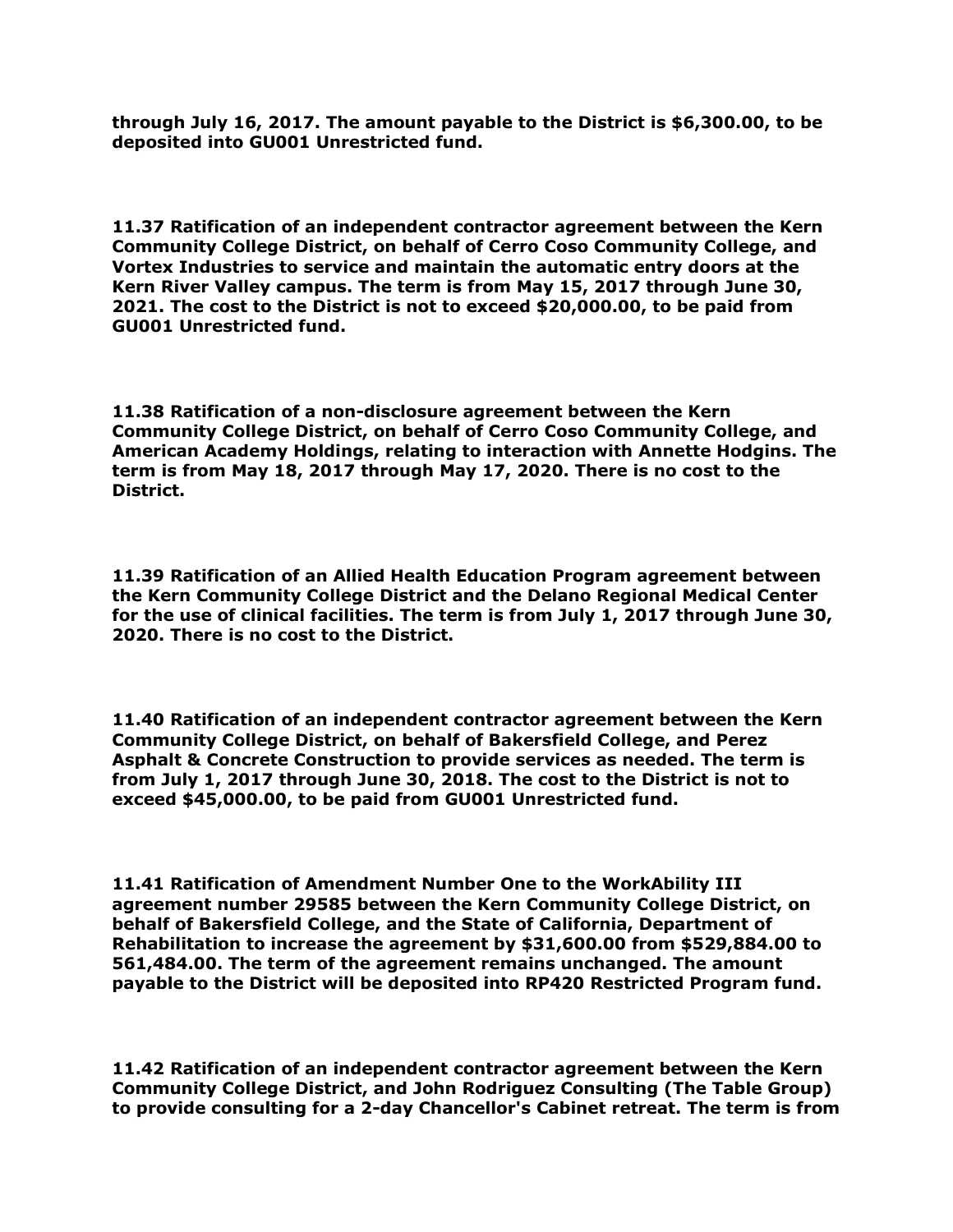**June 19, 2017 through June 20, 2017. The cost to the District is not to exceed \$24,500.00, to be paid from GU001, Unrestricted funds.**

**11.43 Ratification of independent contractor agreements between the Kern Community College District and various contractors. The cost to the District is not to exceed \$177,131.63, to be paid from various funds.**

**11.44 Ratification of a License and Service Agreement between the Kern Community College District, on behalf of Cerro Coso Community College, and CI Solutions aka Card Integrators Corporation. The term is from June 1, 2017 through May 31, 2018. The cost to the District is not to exceed \$3,000.00, to be paid from RP362 Student Development fund.**

**11.45 Ratification of an independent contractor agreement between the Kern Community College District, on behalf of Bakersfield College, and Marlene Heise Consulting for consulting services for media and public relations. The term is from July 1, 2017 through December 31, 2017. The cost to the District is not to exceed \$60,000.00 to be paid from GU001 Unrestricted fund.**

All Consent items were approved in a single motion at the beginning of this Board meeting. A copy of said Report B-119-17 in the Supplementary Minutes File is hereby made a part of the minutes of this meeting by reference as if fully set forth herein.

Motion by Dennis L Beebe, second by John S Corkins.

Final Resolution: Motion Carries

Ayes: Dennis L Beebe, Kay S Meek, Romeo Agbalog, Kyle W Carter, John S Corkins, William M Thomas

**12. (Educational Services ---Approval) The Educational Services items listed below are A copy of said Report B--17 in the Supplementary Minutes File is hereby made a part of the minutes of this meeting by reference as if fully set forth herein. in accordance with Board Policy 4B, Educational**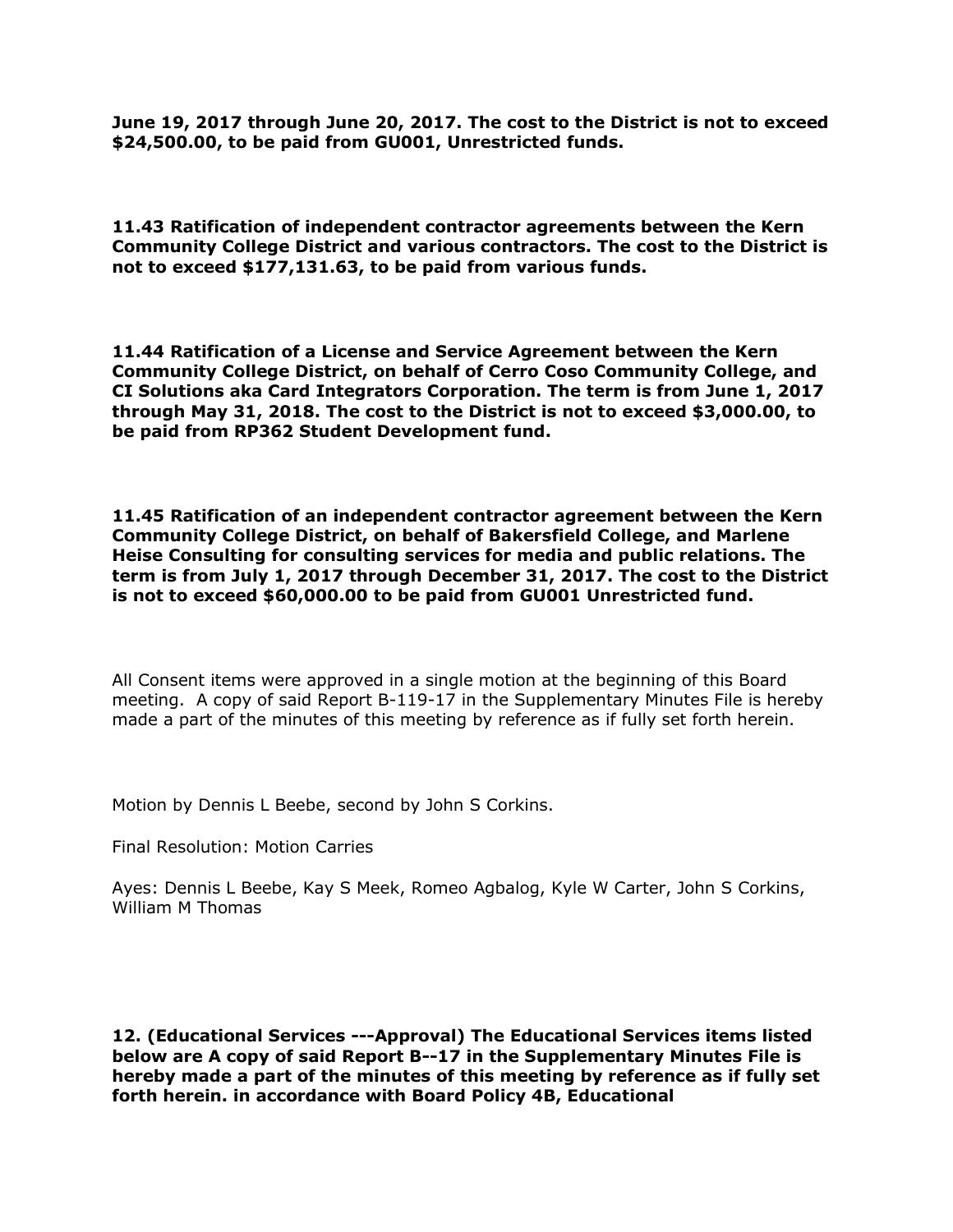**Program/Courses. Also listed are items requiring approval to authorize the Chief Financial Officer to execute agreements in accordance with Board Policy 3A9A.**

**12.1 Approval to accept renewal grant funding, on behalf of Bakersfield College Family and Consumer Education Department, from the California Community Chancellor's Office to operate the Foster and Kinship Care Education Program for the 2016-17 Fiscal Year. The term is July 1, 2016 through June 30, 2017. The total amount payable to the District is \$145,935.00, to be deposited into RP131 Restricted Grant fund.**

A copy of said Report E-40-17 in the Supplementary Minutes File is hereby made a part of the minutes of this meeting by reference as if fully set forth herein.

Motion by Dennis L Beebe, second by John S Corkins.

Final Resolution: Motion Carries

Ayes: Dennis L Beebe, Kay S Meek, Romeo Agbalog, Kyle W Carter, John S Corkins, William M Thomas

**12.2 Authorization for the Interim Chief Financial Officer to submit a signed face sheet as required by the California Community College Chancellors Office as part of the SB1070 / K14 Technical Assistance Provider grant renewal application. The term of the renewal is July 1, 2017 through June 30, 2018. The amount payable to the district is \$250,000.00. to be deposited into RP633 Restricted Grant fund.**

A copy of said Report E-41-17 in the Supplementary Minutes File is hereby made a part of the minutes of this meeting by reference as if fully set forth herein.

Motion by Dennis L Beebe, second by John S Corkins.

Final Resolution: Motion Carries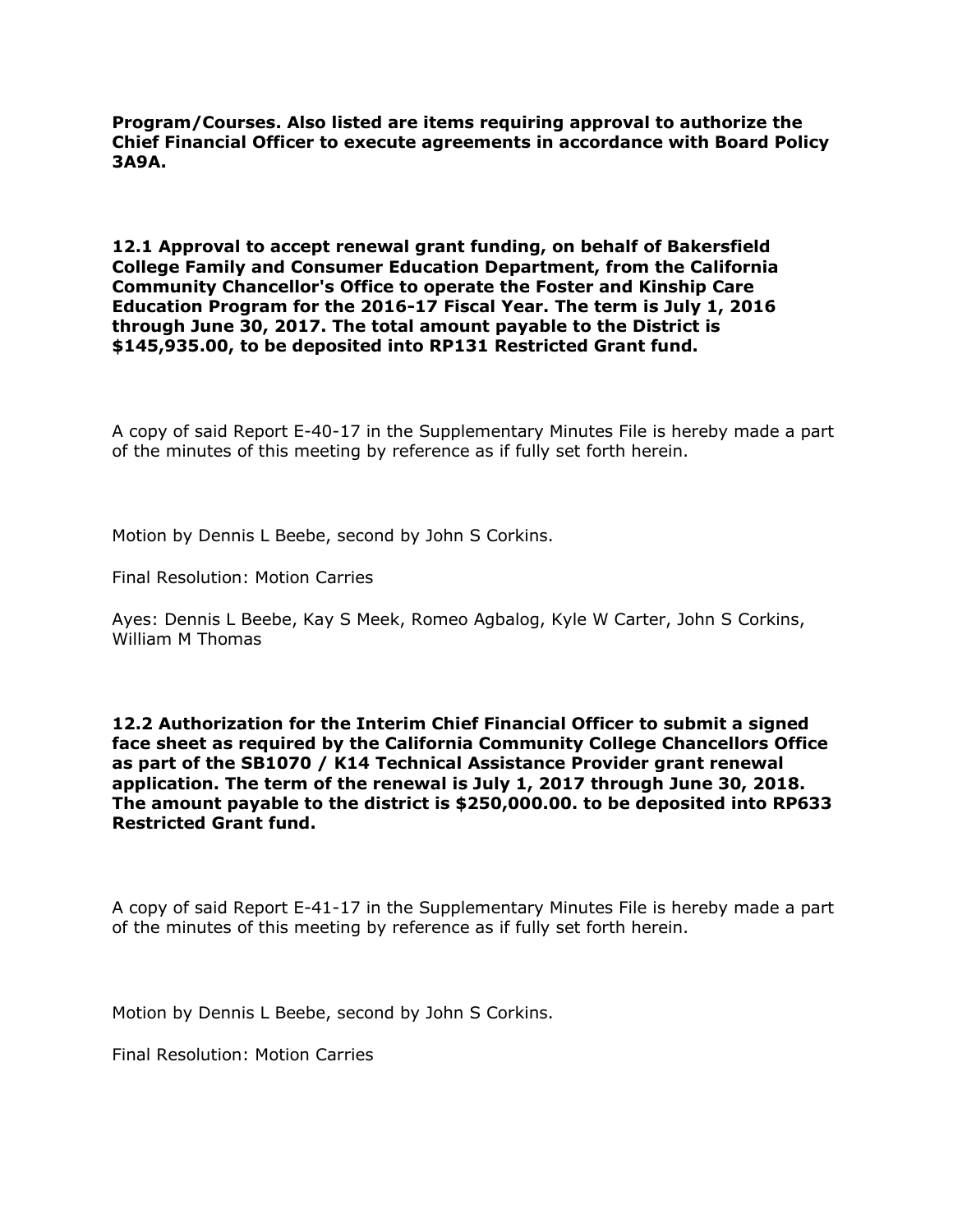Ayes: Dennis L Beebe, Kay S Meek, Romeo Agbalog, Kyle W Carter, John S Corkins, William M Thomas

**12.3 Authorization for the Interim Chief Financial Officer to renew a grant agreement between the Kern Community College District on behalf of Porterville College and the California Community College Chancellor's Office, Workforce and Economic Development Division for the Assessment, Remediation and Retention for Associate Degree Nursing (RN) program (RFA 16-200). The term is from July 1, 2017 through June 30, 2018. The amount payable to the District is \$114,000.00, to be deposited into Restricted Program Grant fund.**

A copy of said Report E-42-17 in the Supplementary Minutes File is hereby made a part of the minutes of this meeting by reference as if fully set forth herein.

Motion by Dennis L Beebe, second by John S Corkins.

Final Resolution: Motion Carries

Ayes: Dennis L Beebe, Kay S Meek, Romeo Agbalog, Kyle W Carter, John S Corkins, William M Thomas

# **12.4 Approval of the 2017-2018 Bakersfield College Catalog.**

A copy of said Report E-43-17 in the Supplementary Minutes File is hereby made a part of the minutes of this meeting by reference as if fully set forth herein.

Motion by William M Thomas, second by Dennis L Beebe.

Final Resolution: Motion Carries

Ayes: Dennis L Beebe, Kay S Meek, Romeo Agbalog, Kyle W Carter, John S Corkins, William M Thomas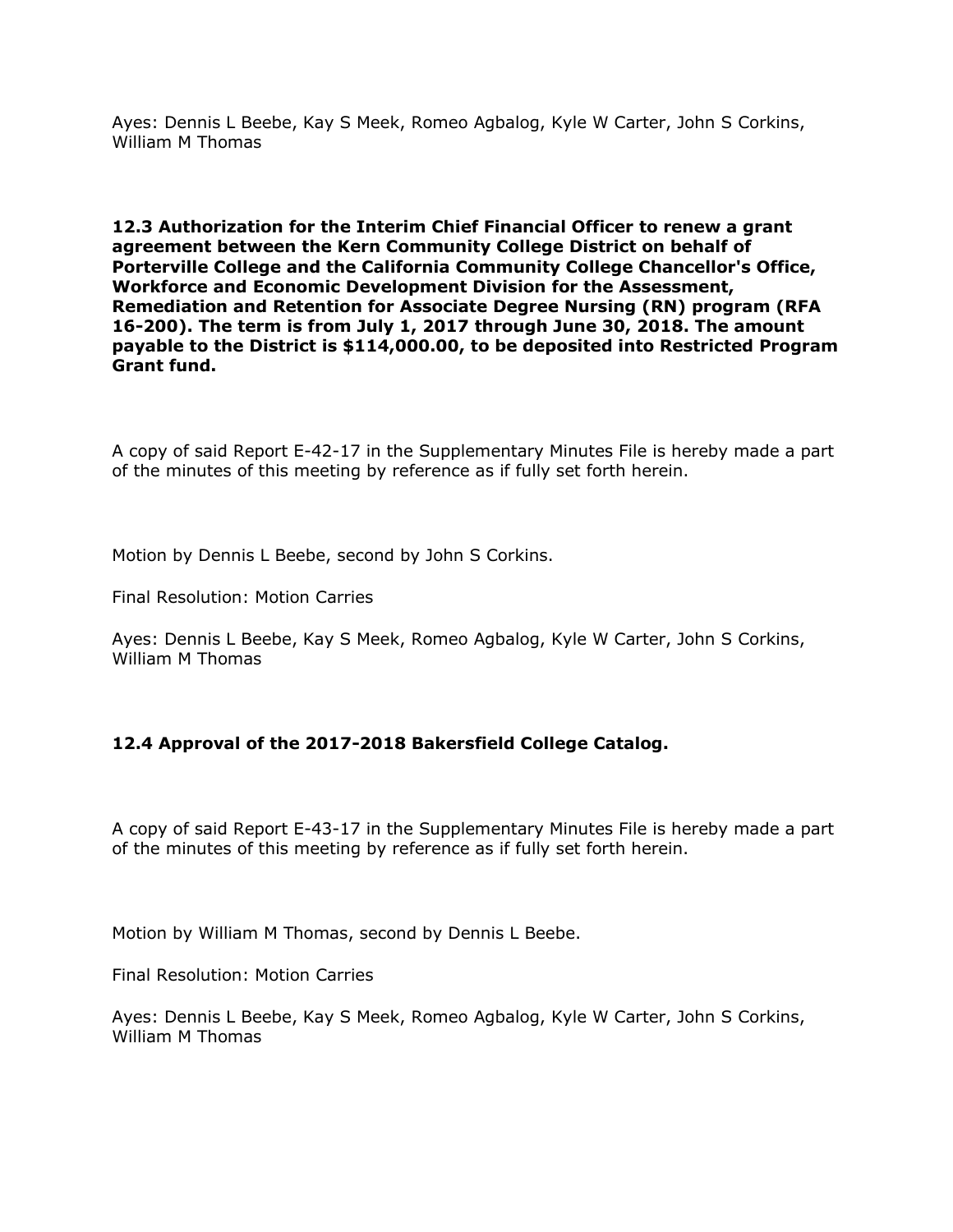## **12.5 Approval of the 2017-18 catalog of Porterville College**

A copy of said Report E-44-17 in the Supplementary Minutes File is hereby made a part of the minutes of this meeting by reference as if fully set forth herein.

Motion by William M Thomas, second by Dennis L Beebe.

Final Resolution: Motion Carries

Ayes: Dennis L Beebe, Kay S Meek, Romeo Agbalog, Kyle W Carter, John S Corkins, William M Thomas

## **12.6 Approval of Course Revisions or Modifications to be included in the Bakersfield College and Porterville College 2018-2019 catalogs.**

A copy of said Report E-45-17 in the Supplementary Minutes File is hereby made a part of the minutes of this meeting by reference as if fully set forth herein.

Motion by William M Thomas, second by Dennis L Beebe.

Final Resolution: Motion Carries

Ayes: Dennis L Beebe, Kay S Meek, Romeo Agbalog, Kyle W Carter, John S Corkins, William M Thomas

## **12.7 Approval of Course Revisions or Modifications to be included in the Porterville College 2017-2018 catalog.**

A copy of said Report E-46-17 in the Supplementary Minutes File is hereby made a part of the minutes of this meeting by reference as if fully set forth herein.

Motion by William M Thomas, second by Dennis L Beebe.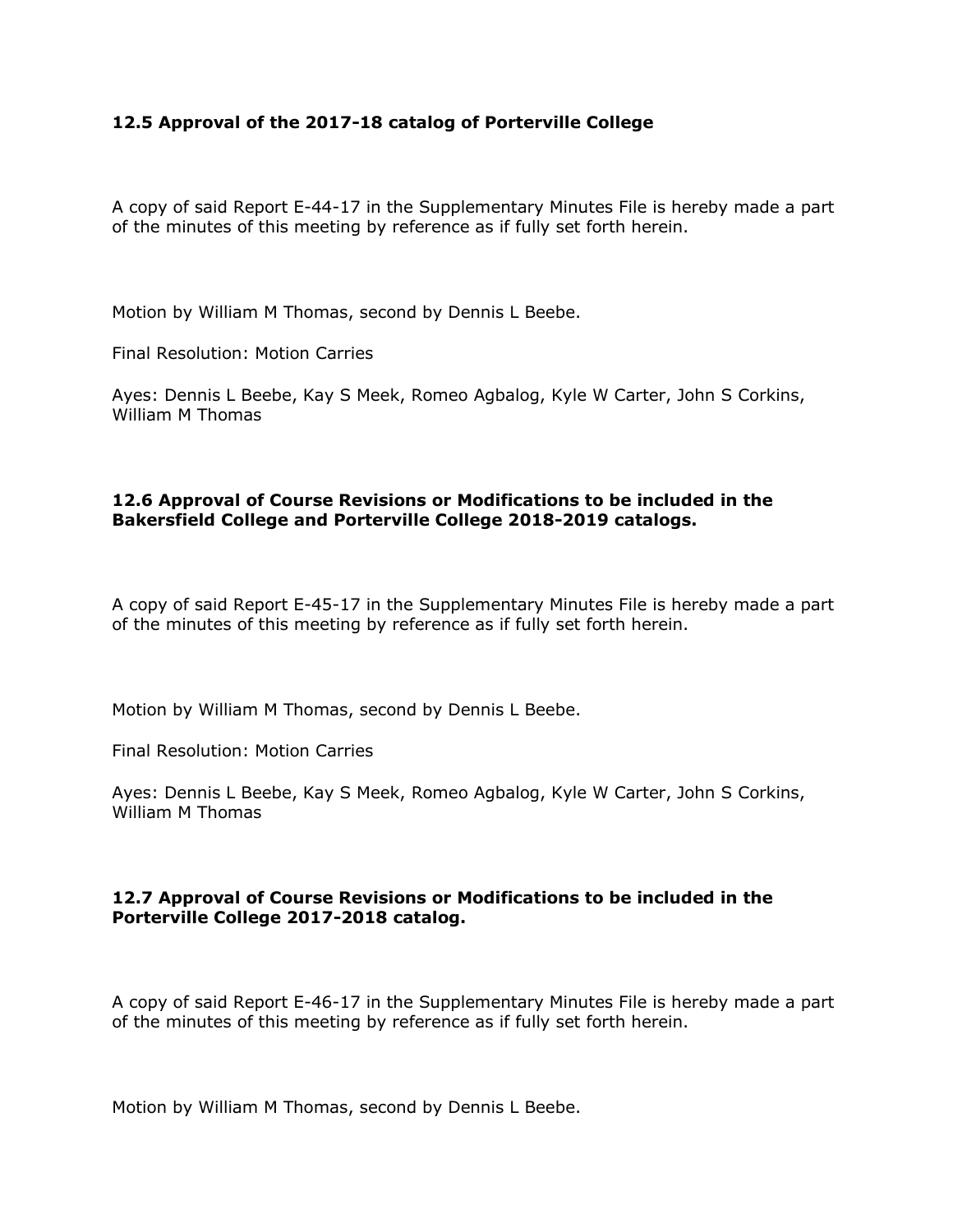Final Resolution: Motion Carries

Ayes: Dennis L Beebe, Kay S Meek, Romeo Agbalog, Kyle W Carter, John S Corkins, William M Thomas

# **12.8 Approval of New Course(s) to be included in the Porterville College 2017- 2018 catalog.**

A copy of said Report E-47-17 in the Supplementary Minutes File is hereby made a part of the minutes of this meeting by reference as if fully set forth herein.

Motion by William M Thomas, second by Dennis L Beebe.

Final Resolution: Motion Carries

Ayes: Dennis L Beebe, Kay S Meek, Romeo Agbalog, Kyle W Carter, John S Corkins, William M Thomas

# **12.9 Approval of New Program(s) to be included in the Porterville College 2017-2018 catalog.**

A copy of said Report E-48-17 in the Supplementary Minutes File is hereby made a part of the minutes of this meeting by reference as if fully set forth herein.

Motion by William M Thomas, second by Dennis L Beebe.

Final Resolution: Motion Carries

Ayes: Dennis L Beebe, Kay S Meek, Romeo Agbalog, Kyle W Carter, John S Corkins, William M Thomas

#### **12.10 Approval of Program Deletions, Discontinuations or Deactivations to be included in the Porterville College 2017-2018 catalog**.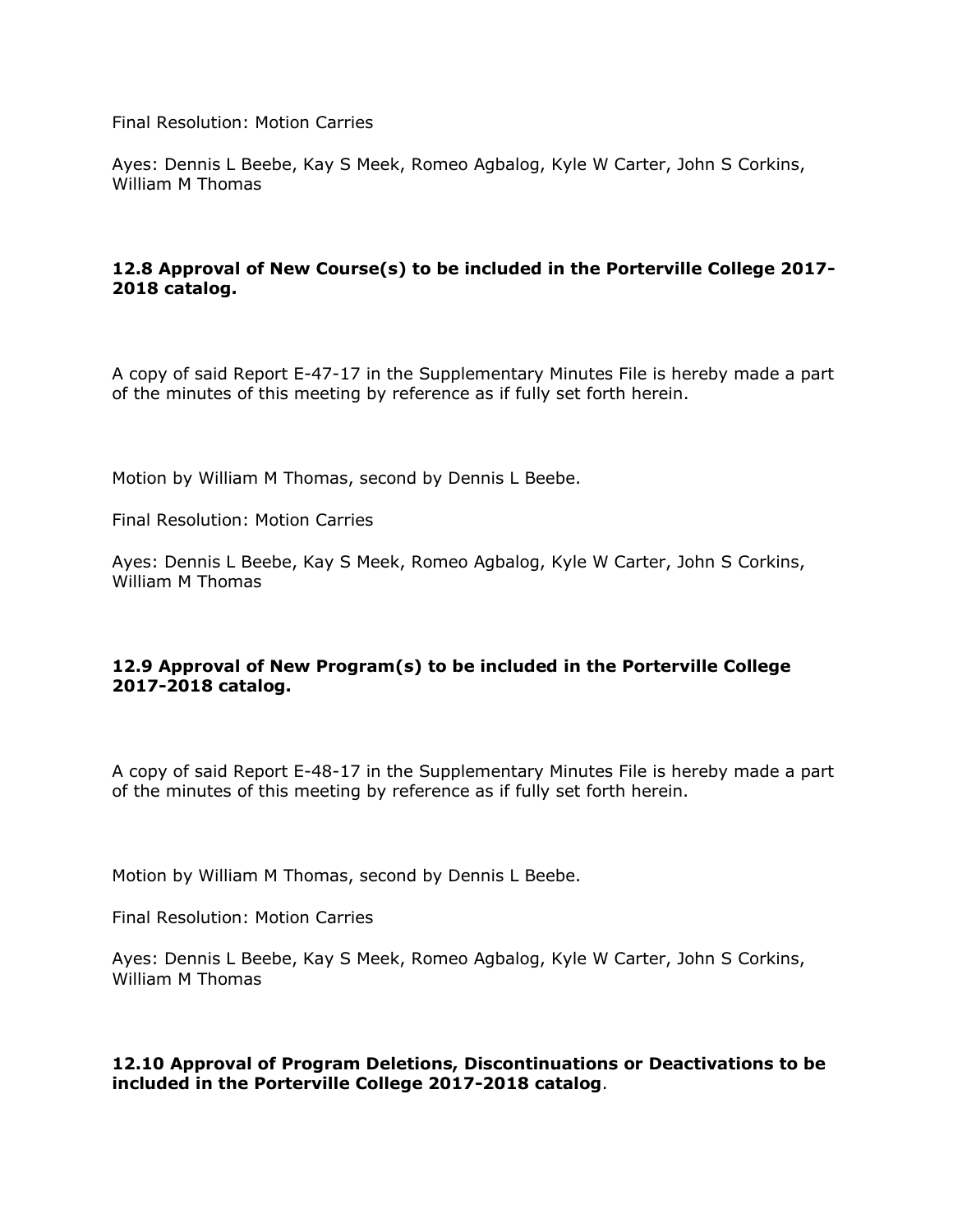A copy of said Report E-49-17 in the Supplementary Minutes File is hereby made a part of the minutes of this meeting by reference as if fully set forth herein.

Motion by William M Thomas, second by Dennis L Beebe.

Final Resolution: Motion Carries

Ayes: Dennis L Beebe, Kay S Meek, Romeo Agbalog, Kyle W Carter, John S Corkins, William M Thomas

**13. (Educational Services - Consent) The Educational Services items listed below are recommended for ratification or approval by State Law, State Regulations, or approval in accordance with the Board Policy Manual of the Kern Community College District. Only one motion is required to provide action on all.**

**13.1 Ratification of a grant agreement, on behalf of Bakersfield College, with the Foster and Kinship Education (FKCE) and Commercial Sexual Exploitation of Children Program (CSEC) to operate the Commercial Sexual Exploitation of Children Program for the 2016-2017 fiscal year. The term is from July 1, 2016 through June 30, 2017 and the amount payable to the District is \$4,250.00, to be deposited into RP131 Restricted Grant fund.**

**13.2 Ratification of a workshop facility agreement between the Kern Community College District and Academic Innovations for a one day workshop at Sierra High School in Manteca, CA in support of K-14 Pathways. The term is from May 30, 2017. The cost to the District is not to exceed \$3,500.00, to be paid from RP633 Restricted Program fund.**

**13.3 Ratification of a facility use and workshop agreement between the Kern Community College District and Academic Innovations for a 1-day workshop to be held at Sierra High School for faculty training. The term is from May 31, 2017. The cost to the District is not to exceed \$3,500.00, to be paid from RP633-SB1070 Restricted Program fund.**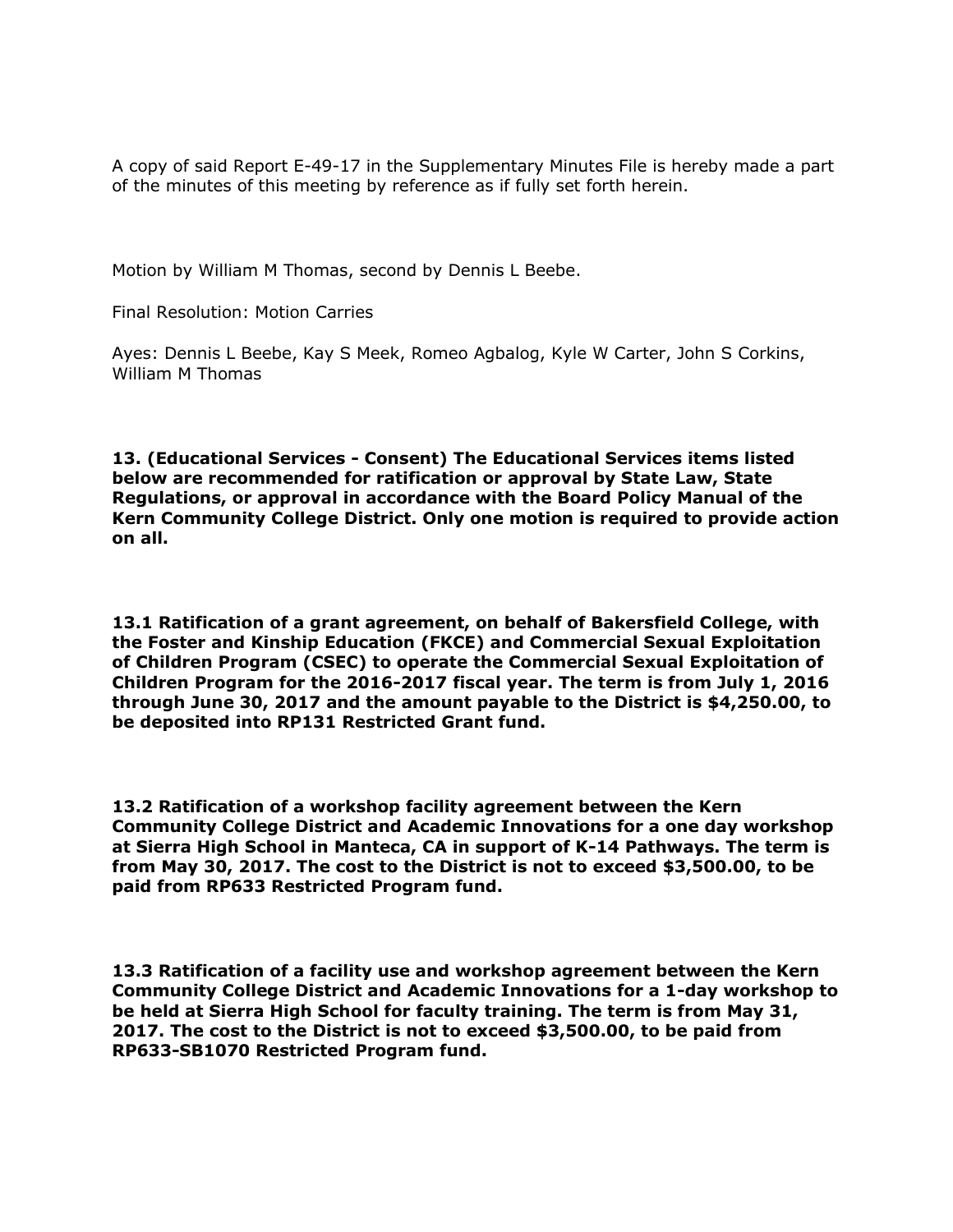**13.4 Ratification of a Memorandum of Understanding between the Kern Community College District and the Kern High School District to offer dual enrollment courses. The term is April 18, 2017 through June 30, 2020. The cost to the District will not exceed 25% of the direct cost of instruction, to be paid from GU001 Unrestricted fund.**

**13.5 Ratification of a grant agreement between the Kern Community College District, on behalf of Bakersfield College, and College Futures Foundation to support the Guided Pathways Leadership Summit. The term is from April 1, 2017 through July 31, 2017. The amount payable to the District is \$50,000.00, to be deposited into RP652, College Futures Foundation fund.**

**13.6 Ratification of Amendment #1 to the MESA Grant Agreement No. 16-109- 003 for the 2016-17 fiscal year that increases the grant funding. The term is unchanged. The amount payable to the District is \$27,393.00, to be deposited into RP380 MESA fund.**

**13.7 Ratification of a service agreement between the Kern Community College District, on behalf of the 21st Century Clean Energy Center, and Interplay Learning to license HVACR Simulation Training and Assessment Instructional Software. The term is from May 1, 2017 through April 20, 2020. The cost to the District is not to exceed \$49,959.00, to be paid from RP636 Proposition 39 Clean Jobs fund.**

**13.8 Ratification of the subcontract agreement between the Kern Community College District and Delano Joint Union High School District for distribution of the Kern Adult Education Block Grant funding, to which the District oversees for programs and services under the AEBG guidelines. The term is from February 1, 2017 through December 31, 2017. The cost to the District is \$74,925.00, to be paid from AB86 Adult Education Block Grant fund.**

**13.9 Ratification of the subcontract agreement between the Kern Community College District and Wasco Union High School District for distribution of the Kern Adult Education Block Grant funding, to which the District oversees for programs and services under the AEBG guidelines. The term is from February 1, 2017 through December 31, 2017. The cost to the District is \$56,155.00, to be paid from AB86, Adult Education Block Grant funds.**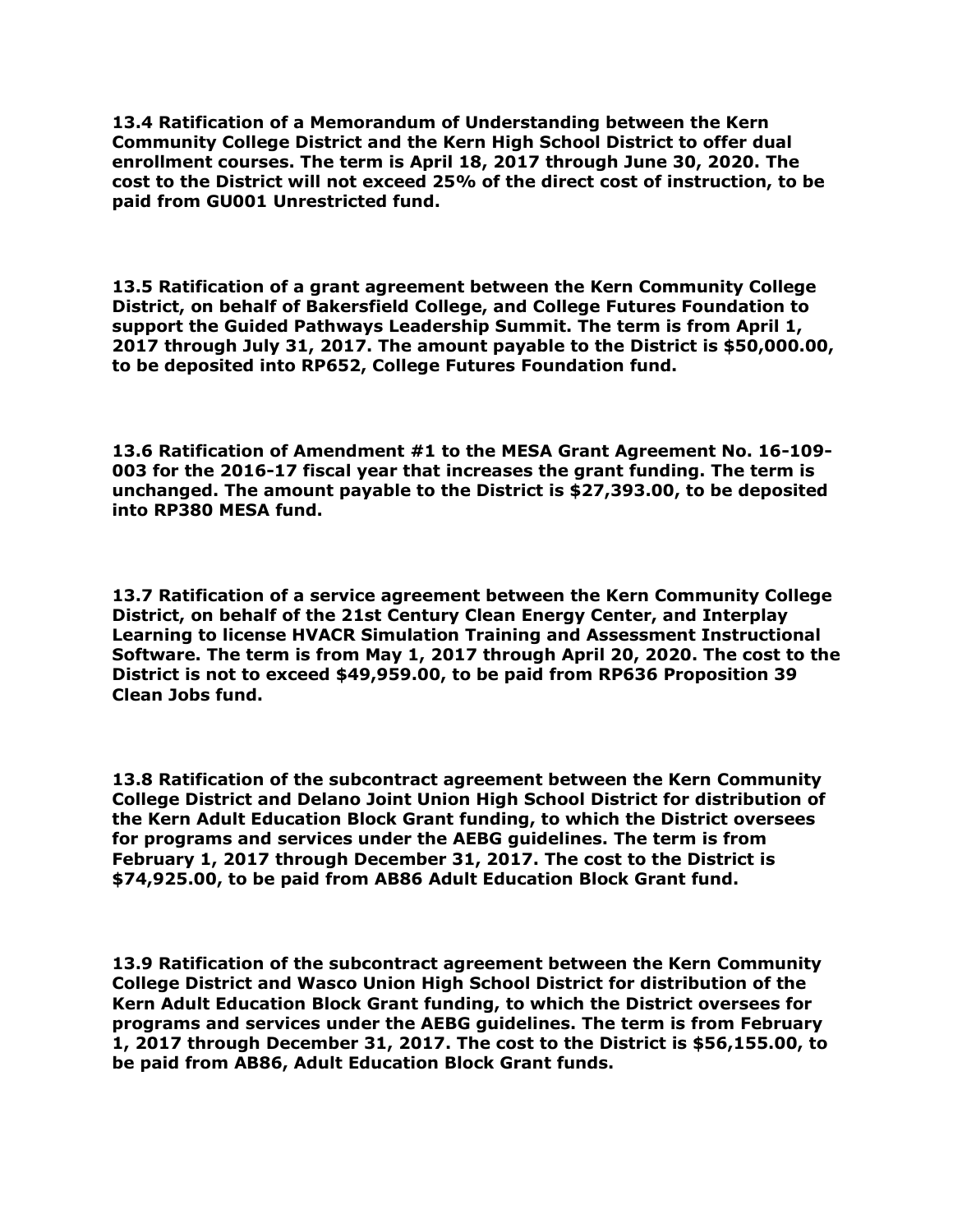**13.10 Ratification of a Memorandum of Understanding between the Kern Community College District and the Wasco Union High School District to offer dual enrollment courses. The term is June 9, 2017 through September 30, 2017. The cost to the District will not exceed 25% of the direct cost of instruction, to be paid from GU001 Unrestricted fund.**

**13.11 Ratification of a Provider Contract between the Kern Community College District, on behalf of Bakersfield College, and the Workforce Investment Board of Tulare County ("WIB") to be eligible to provide training to students pursuant to the direction of the WIB under the Workforce Innovation and Opportunity Act of 2014 and subject to funding. The term is from July 1, 2017 through June 30, 2021. There is no cost to the District.**

**13.12 Ratification of a training agreement between the Kern Community College District, on behalf of Bakersfield College, and the County of Kern Department of Human Services to provide resource family pre-service, preadopt, and other training for existing and prospective foster parents. The term is from July 1, 2017 through June 30, 2018. There is no cost to the District.**

**13.13 Ratification of the agreement between the Kern Community College District, on behalf of Bakersfield College, and Chabot-Las Positas Community College District for the California Early Childhood Mentor Program. The term is from August 1, 2016 through July 31, 2017. The amount payable to the District is \$300.00, to be deposited into RP133 Early Childhood Mentor Program fund.**

**13.14 Ratification of a Memorandum of Understanding between the Kern Community College District, on behalf of Cerro Coso Community College, and Trona Joint Unified School District for dual enrollment course offerings. The term is from May 1, 2017 through June 30, 2022. The cost to the District is not to exceed \$20,000.00, to be paid from GU001 Unrestricted fund.**

**13.15 Ratification of an agreement between the Kern Community College District, as the fiscal agent for the Adult Education Block Grant Consortium, and Wasco Union High School District regarding the distribution of Adult Education Block Grant (AEBG) funds. The term is from February 1, 2017 through December 31, 2017. The cost to the District is not to exceed \$56,155.00, to be paid from RP634 AEBG fund.**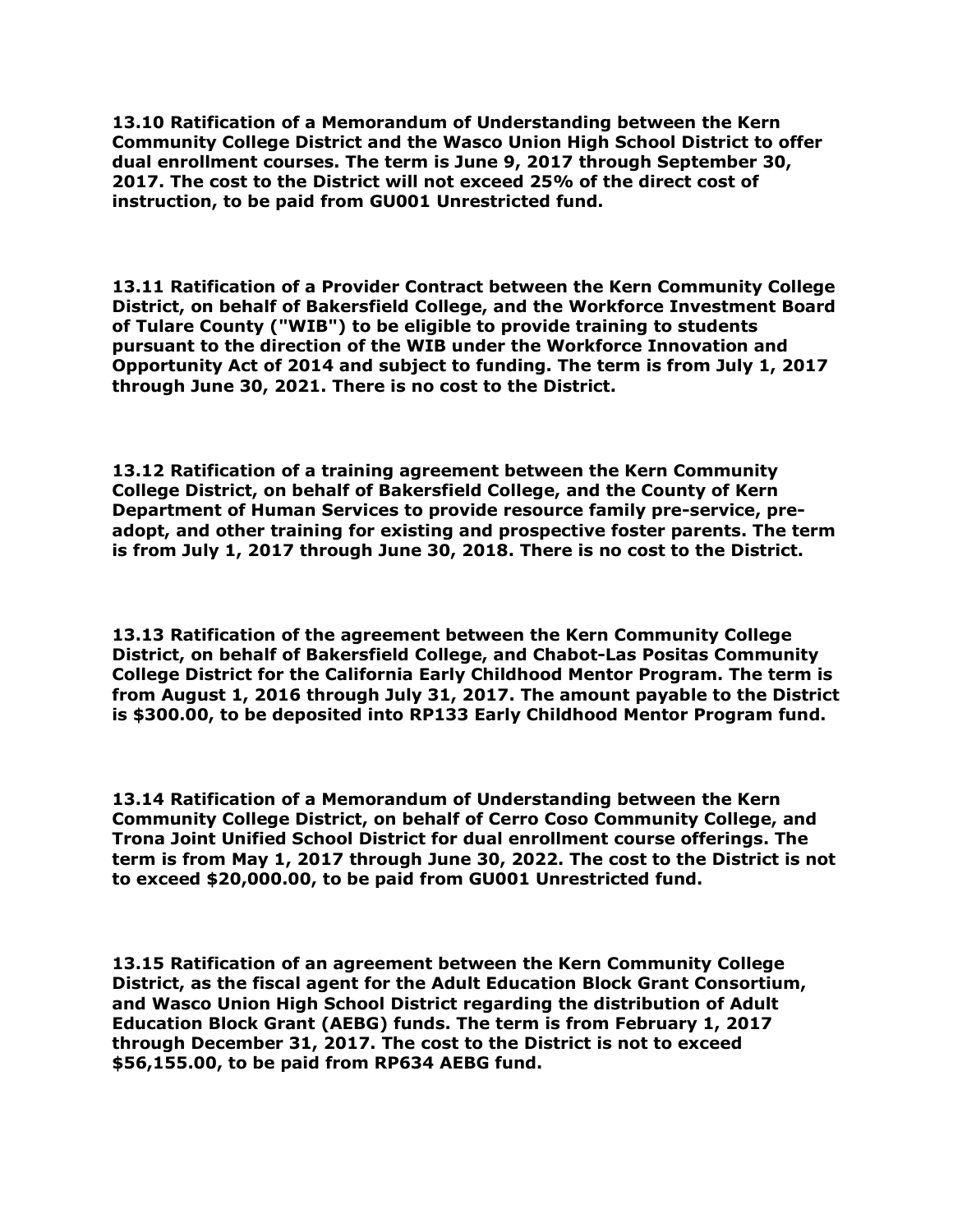**13.16 Ratification of an agreement between the Kern Community College District, as the fiscal agent for the Adult Education Block Grant Consortium, and Delano Joint Union High School District regarding the distribution of Adult Education Block Grant (AEBG) funds. The term is from February 1, 2017 through December 31, 2017. The cost to the District is not to exceed \$74,925.00 to be paid from RP634 AEBG fund.**

All Consent items were approved in a single motion at the beginning of this Board meeting. A copy of said Report E-50-17 in the Supplementary Minutes File is hereby made a part of the minutes of this meeting by reference as if fully set forth herein.

Motion by Dennis L Beebe, second by John S Corkins.

Final Resolution: Motion Carries

Ayes: Dennis L Beebe, Kay S Meek, Romeo Agbalog, Kyle W Carter, John S Corkins, William M Thomas

**14. (Human Resources--- Consent) The Human Resources items listed below require ratification or approval by State Law, State Regulations, or approval in accordance with the Board Policy Manual of the Kern Community College District which authorizes the Chief Financial Officer to execute agreements for goods and services. Only one motion is required to provide action on all.**

## **14.1 Human Resources June 2017 Report**

## **14.2 Human Resources Special Compensation Report June 2017**

All Consent items were approved in a single motion at the beginning of this Board meeting. A copy of said Report H-11-17 in the Supplementary Minutes File is hereby made a part of the minutes of this meeting by reference as if fully set forth herein.

Motion by Dennis L Beebe, second by John S Corkins.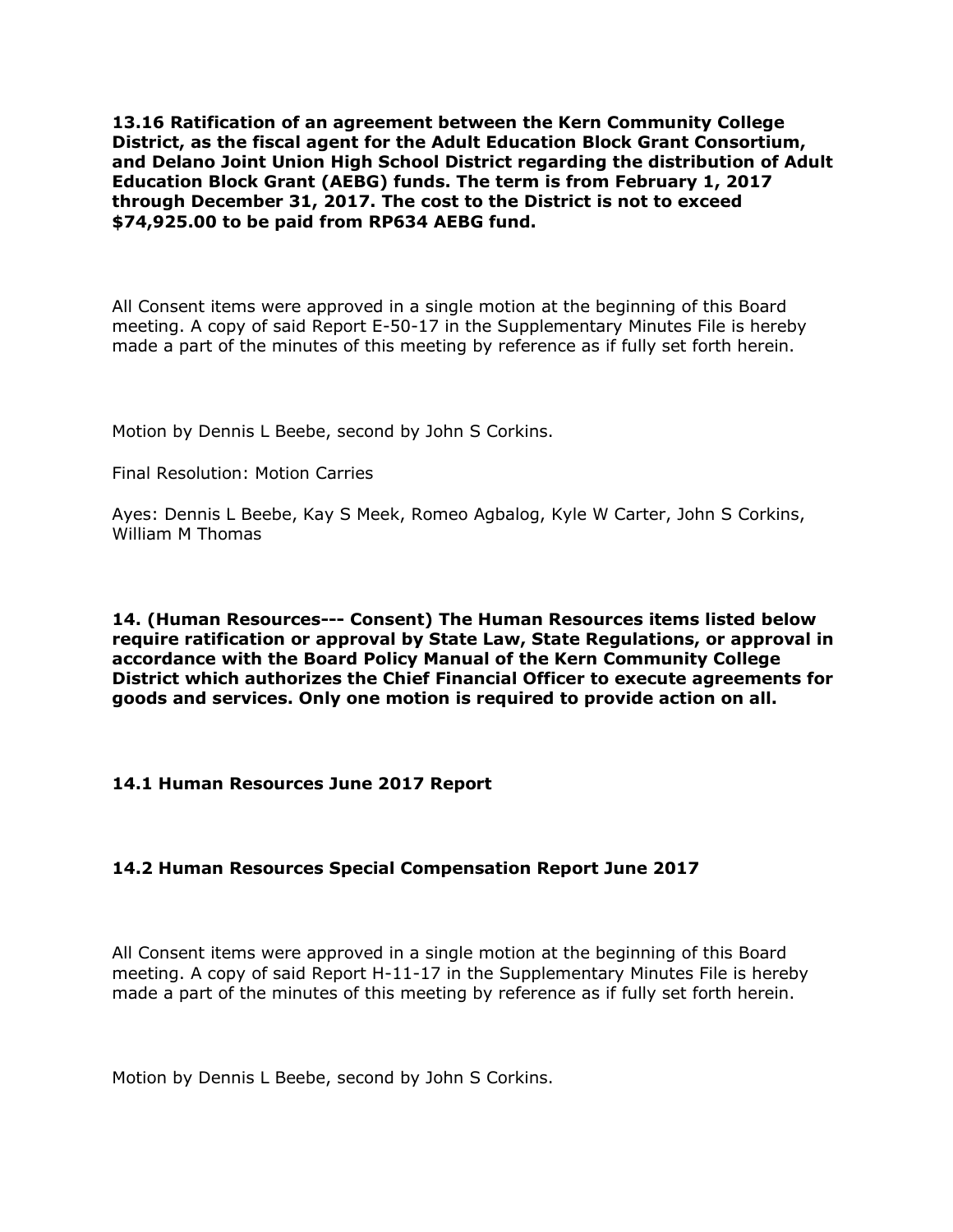Final Resolution: Motion Carries

Ayes: Dennis L Beebe, Kay S Meek, Romeo Agbalog, Kyle W Carter, John S Corkins, William M Thomas

# **15. Reports**

## **15.1 Faculty Reports**

No report.

# **15.2 Classified Reports**

No report.

## **15.3 Management Association Reports**

No report.

## **15.4 College Reports**

Porterville College President Rosa Carlson reported:

- Key members of the community reviewed the 5-yr master plan for Porterville College and provided feedback to the college
- Has hopes for the future of the District to move forward as a District of three colleges, and has no regrets for her time with KCCD. Dr. Carlson thanked all.

Copies of the PC Update were made available to the Board and the public.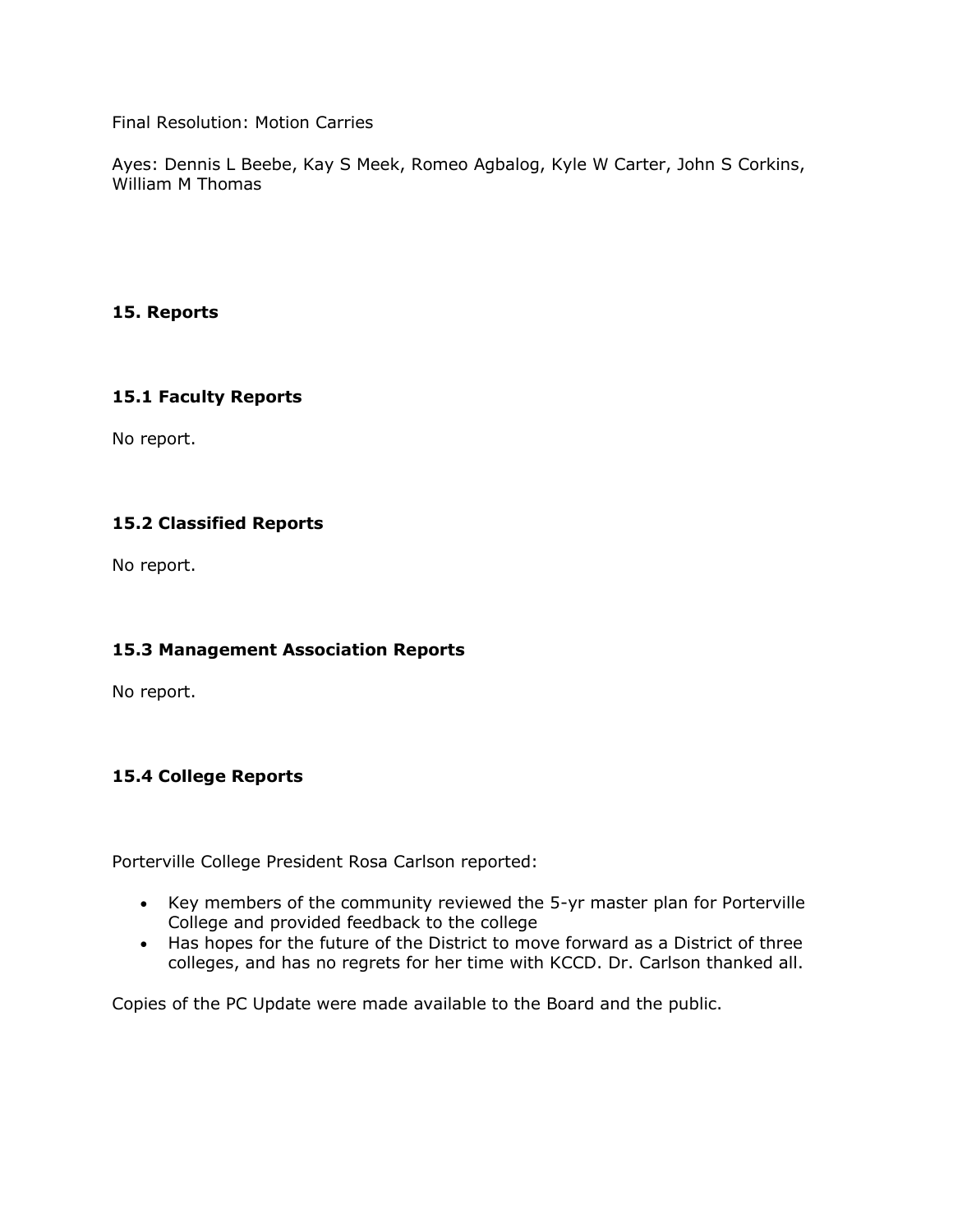Cerro Coso Community College President Jill Board reported:

- Held Admin Advance meeting last week; refresher for faculty and staff about college documents? see tape;
- Mammoth Lakes- snow removal;
- committee in town for city pool usage; college working with this committee;
- Ridgecrest Leadership

Copies of the Coyote Howler were made available to the Board and the public.

Bakersfield College Vice President of Academic Affairs, Nan Gomez-Heitzeberg thanked Trustees Carter and Agbalog, and General Counsel, Christopher Hine for their attendance at this year's graduation on behalf of President Christian in her absence. Also:

 President's Cabinet Planning session held in Delano; thanked Vice Chancellor John Means and Chancellor Burke for attending the Leadership Summit at Bakersfield College.

Copies of the President's Report were made available to the Board and the public.

# **15.5 Chancellor's Report**

Chancellor Burke reported:

- Appreciated attending the planning session at Delano
- Thanked all three colleges for graduation; record numbers.
- CVHEC meeting attended; expanding their efforts; Frank Gornick and Dr. Rosa Carlson are retiring
- Patrick McCallum reported that budget on governor's desk tomorrow.

## **15.6 Board of Trustees, Reports, and Inquiries**